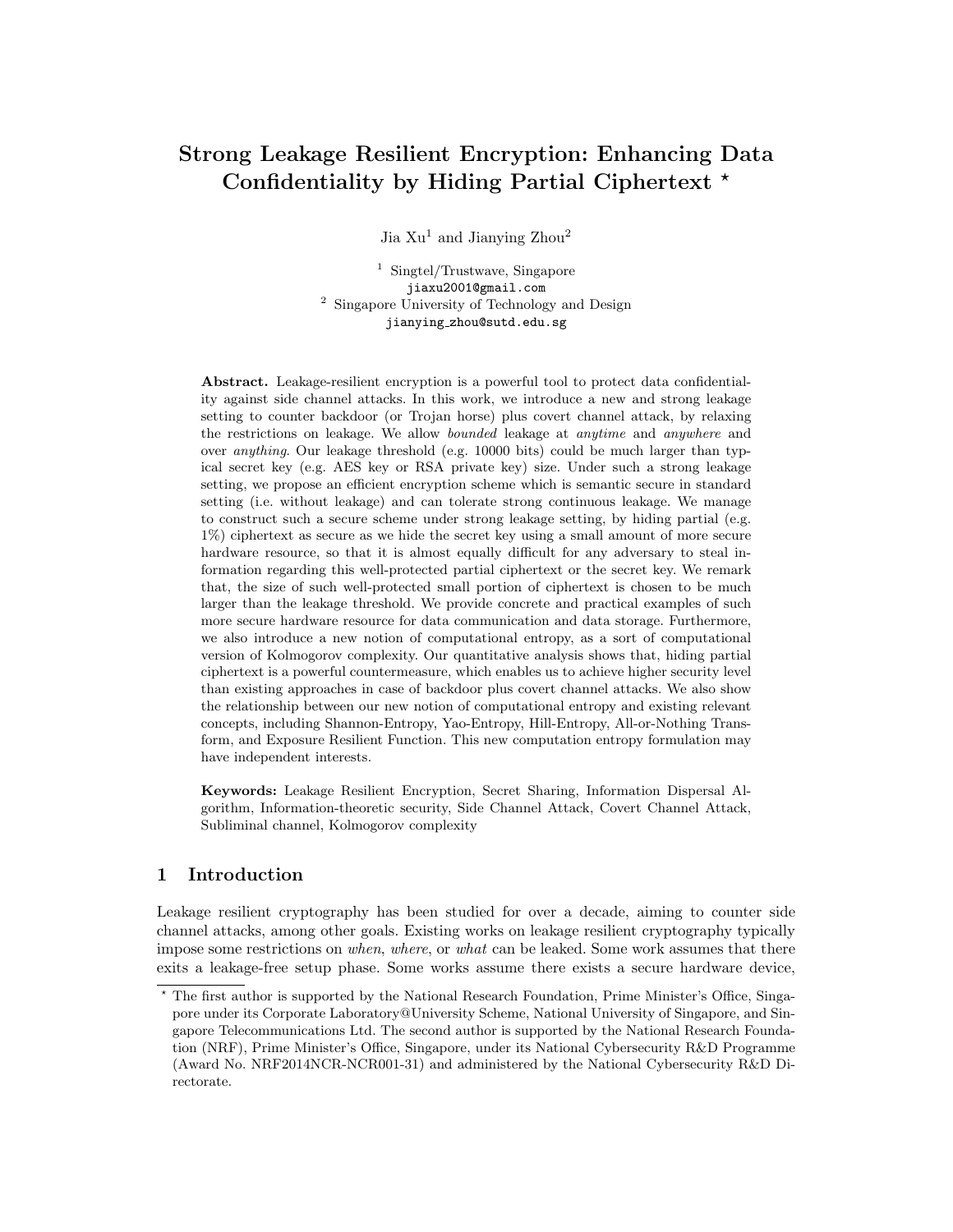such that any computation inside this secure device is leakage-free. If some secret key is stored in such secure device and never leaves from it, then such secret key is assumed to be leakagefree. Some works only allow leakage on secret key. Furthermore, some works consider bounded leakage with a very small upper bound— $O(Poly(log \lambda))$  where  $\lambda$  is the security parameter.

#### <span id="page-1-1"></span>1.1 Background in Existing Leakage Models

1.1.1 Bounded Retrieve Model The bounded retrieve model [\[3,](#page-20-0)[2](#page-20-1)[,14,](#page-20-2)[16\]](#page-20-3) assumes the total amount of leaked information during the lifetime of the attacked system, is upper bounded by a constant  $\ell$ , which could be as large as gigabytes. An existing approach [\[3,](#page-20-0)[14\]](#page-20-2) is to purposely make the shared secret key size significantly larger than the leakage upper bound— $\ell$  (e.g.  $\geq 2\ell + \lambda$  where  $\lambda$  is the security parameter). In order to make the computation as fast as the case of short secret key, this approach assumes a leakage-free phase, during which, one party (say, Alice) can randomly extract a short session key from the large shared secret key using a random seed. The other party (say, Bob) of communication can re-generate the same short session key from the same shared large secret key after receiving the same random seed.

It is easy to see, under continuous bounded leakage setting, any static secret key can be leaked one bit by one bit, and pseudorandomness technique cannot be applied directly since short seed could be (partially) leaked. Furthermore, we allow  $\mathcal{O}(\lambda)$  bits leakage such that leakage threshold could be larger than secret key size (e.g. the short session key in the above paragraph), thus the whole block cipher key (e.g. 128 bits AES key) could be leaked. Therefore, bounded retrieve model does not satisfy our goal.

1.1.2 A leakage-free time period during the computation process of cryptography primitive Alwen, Dodis and Wichs [\[2\]](#page-20-1) proposed several leakage resilient cryptography primitives with flexible (and possibly very large) key size. A key idea in their authenticated key agreement scheme, is: (1) Generate many keys in the setup; (2) and during a leakage-free time period, the sender and receiver will randomly sample a subset of keys, and use them to authenticate each other; and then establish a short shared session key. As long as a constant fraction of all keys are unknown to the adversary after bounded leakage, a random subset of keys contains at least one unknown key with very high probability. After that, standard cryptography primitives are applied with the short secure session key (e.g. AES).

In our leakage setting, there will be no leakage-free time period and any *short* value (e.g. AES key) could be leaked. So we have to seek new approaches.

1.1.3 Secret Key never leaves from Secure Hardware Device The computation power of secure hardware devices (e.g. Trusted Platform Module) may not be able to match the power of desktop Intel/AMD CPU. Secure hardware devices (e.g. Trusted Platform Module <sup>[3](#page-1-0)</sup>, and Intel SGX [\[30\]](#page-21-0)) may also suffer from side channel attacks. Furthermore, there seems no evidence to show that the vendors of secure hardware device are more trusted than vendors of other component (e.g. CPU, GPU, RAM, hard disk, OS, web browser, virtual machine software, etc) in a computer system.

1.1.4 Randomness Extractor One may consider to extract a short block cipher (e.g. AES) key from a long secret key and then encrypt the message using the short block cipher directly. Assuming leakage only occurred before the randomness extractor was applied, (e.g. as the setting of [\[3,](#page-20-0)[14\]](#page-20-2)), this method will work. But in our setting, we do not make such assumption, and instead we allow bounded leakage at any time.

<span id="page-1-0"></span> $^3$  <https://www.rambus.com/blogs/side-channel-attacks-reportedly-targeted-trusted-platform-modules-2/>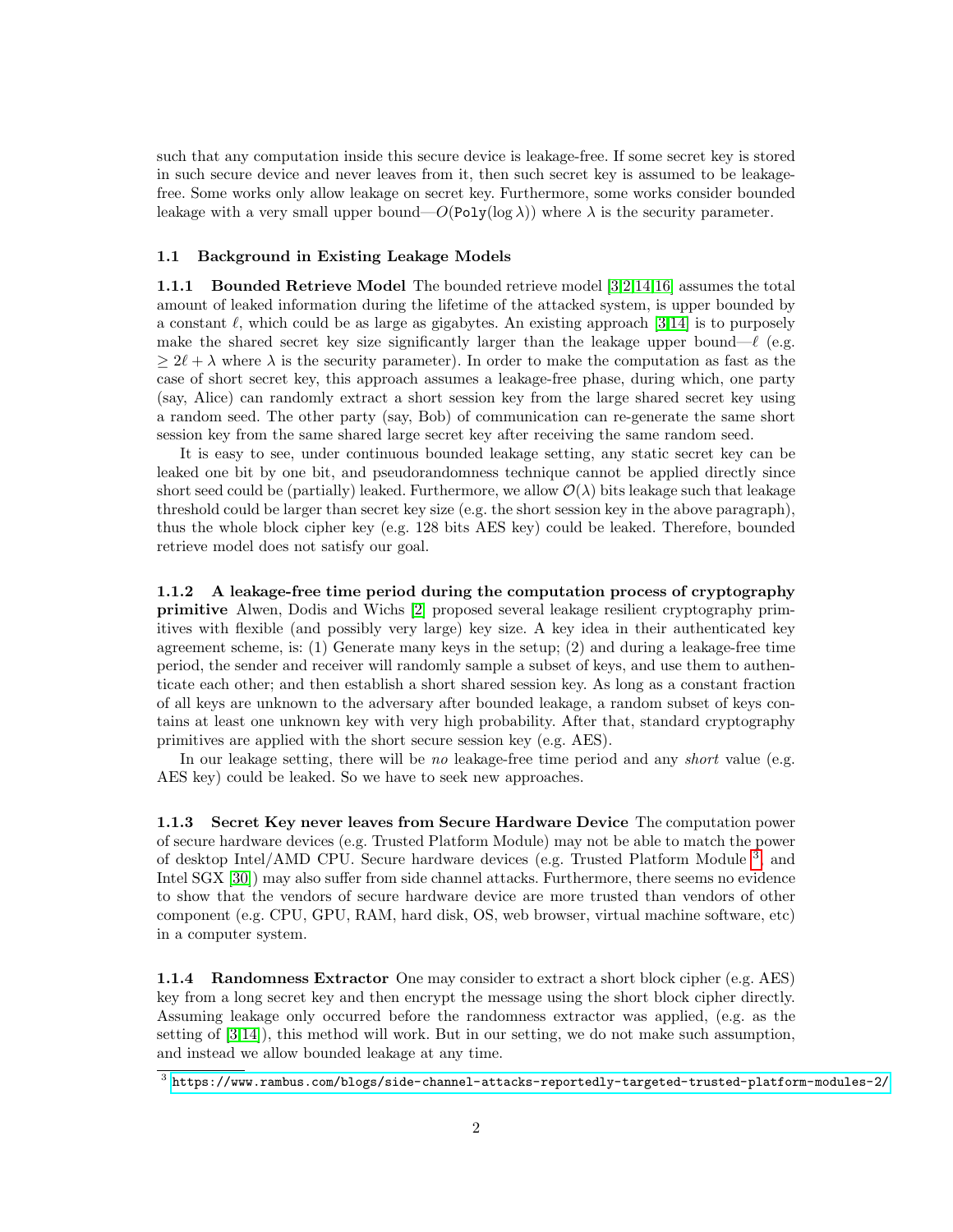<span id="page-2-0"></span>1.1.5 Memoryless Leakage Oracle An essential difference between leakage oracle in side channel attack in related works and leakage oracle in Trojan horse malware plus covert channel attack in this paper, is that, whether the leakage oracle has cache memory and is allowed to access history data. Some recent works in leakage resilient cryptography [\[26,](#page-21-1)[8,](#page-20-4)[7\]](#page-20-5) assumes that: (1) for each invocation of cryptography primitive, the leakage threshold is smaller than secret key size; and (2) leakage oracle only takes input from current status of the cryptography computation, and is not allowed to access historical status. They can achieve security by refreshing the secret key frequently (together with other techniques). Imagine a simplified example [\[26\]](#page-21-1): To encrypt the *i*-th message, one may adopt a fresh 256-bit encryption key  $k_i :=$  SHA256( $k_{i-1}$ ), and the adversary is allowed to learn only a single bit  $\mathcal{L}(k_i) \in \{0,1\}$  over the key  $k_i$ . With all leaked information  $\{\mathcal{L}(k_i) : j \in [0, i]\}$ , a polynomial-time adversary seems not be able to learn some useful knowledge about any secret key. However, in case of Trojan horse plus covert channel attack in this paper, the Trojan horse malware may keep an old key  $k_0$  in a local cache memory, and send out one bit per every invocation of encryption scheme via covert channel. So after encrypting  $|k| = 256$  messages, all of 256 bits of  $k_0$  could be sent out to a remote adversary, who can compute every  $k_i$  from  $k_0$ . With all ciphertexts (which can be obtained via eavesdropping, without resorting to leakage oracle), the adversary can decrypt and recover all plaintexts. Thus 256 bits leakage leads to exposure of everything—all plaintexts and (future) secret keys. Our new security formulation in this work is aiming to prevent such kind of leakage amplification.

It will be interesting to study the leakage resilient cryptography with adversary who has limited leakage bandwidth (say  $\ell$  bits per invocation of crypto primitive) and limited cache memory (say  $w$  bits memory). In this work, we actually do not assume any upper bound in the size of cache memory. Since covert channel with large bandwidth and/or Trojan horse with large cache memory, may be more easily captured or prevented by existing solution (e.g. anti-virus software and intrusion detection system, Trojan-Resilient hardware [\[17,](#page-20-6)[10\]](#page-20-7)), it is reasonable to put some small upper bound in values of  $\ell$  and w. We leave this as an open problem.

#### 1.2 Our Contributions

The main contributions of this work can be summarized as below.

1.2.1 New Leakage Setting Since existing leakage settings does not fit for our goal, we present a new strong leakage model, to capture the threat of backdoor or Trojan horse and covert channels in computer hardware/software systems. We allow bounded (e.g. 10000 bits) leakage at anytime and anywhere and over anything, with only two restrictions on the adversary: (1) the adversary algorithms are efficient (probabilistic polynomial time); (2) the bandwidth of the covert channel is bounded from the above. By our knowledge, all existing works designed for leakage settings in Section [1.1](#page-1-1) are trivially broken under our leakage setting, since the Trojan horse could observe every step of computation of the victim program (e.g. an encryption program) and then steal the entire short private key. We emphasize that, the white box cryptography [\[5](#page-20-8)[,20\]](#page-20-9) using program obfuscation, which claims to protect secret key from attackers with direct control of the encryption device, is prohibitively impractical, even for a simple function [\[13\]](#page-20-10).

In most, if not all, existing works, an adversary is assumed to obtain full information of ciphertext easily (e.g. via eavesdropping) without resorting to any expensive attack methods (e.g. side or covert channel leakage). In contrast, in this paper, we assume that a small portion (e.g. 1%) of ciphertext is as strongly protected as the secret key, so that the adversary has to resort to more advanced method (e.g. backdoor or Trojan horse and covert channel attack) to obtain this portion of ciphertext, just like it steals the secret key. The size of this small portion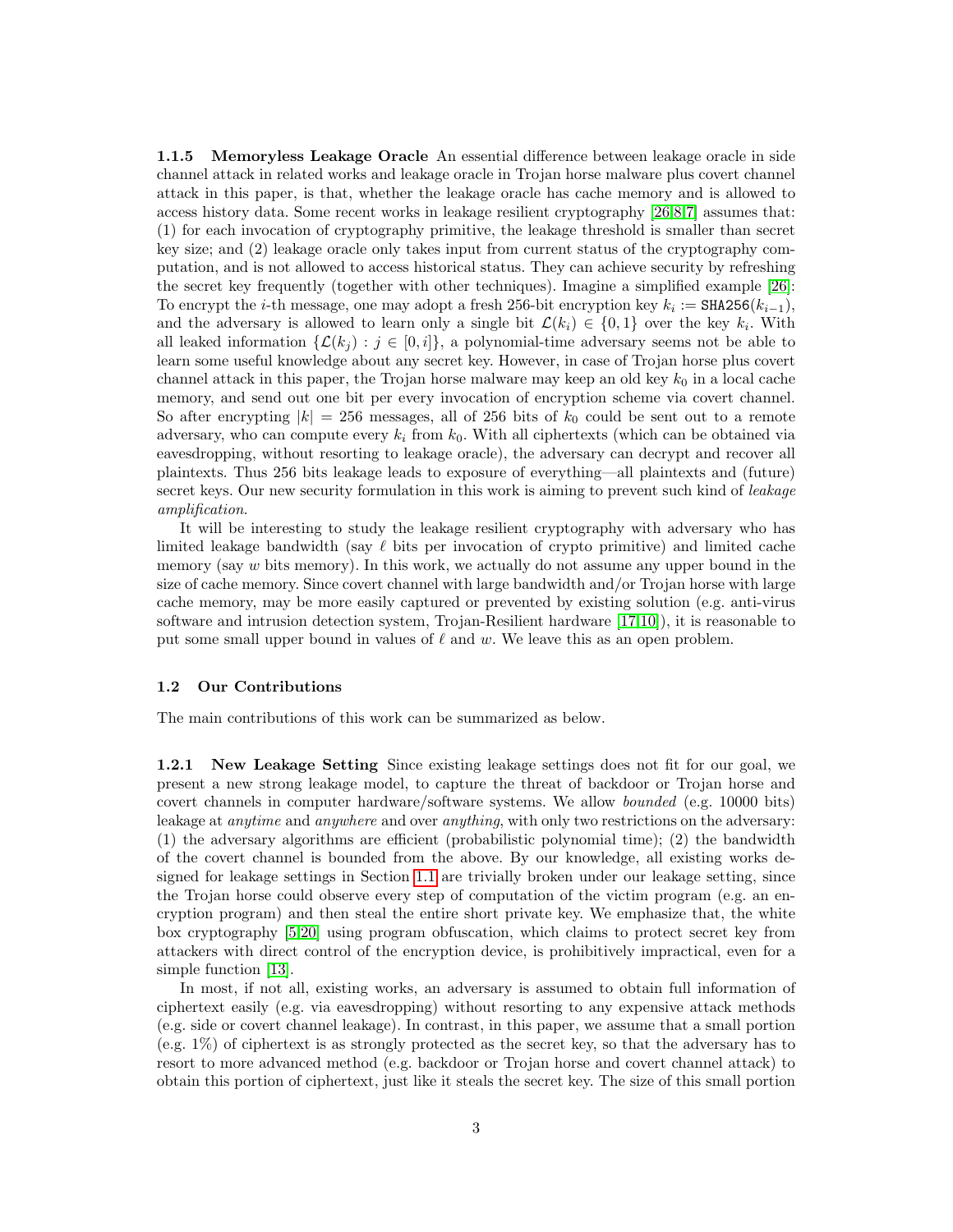of ciphertext would be considerably larger than the leakage threshold, which in turn is much larger than the size of the underlying secret key. Later, in Section [2.3,](#page-8-0) we will support this assumption with real world examples. We compare various settings of encryption schemes in Table [1.](#page-3-0)

<span id="page-3-0"></span>**Table 1.** Comparison of different encryption settings. Let  $\text{Msg} := \text{Decrypt}(k; \text{ctx}_0 | \text{ctx}_1)$  where  $|\text{Cx}_0| \ll$  $|Ctx_1|$ 

|             |                           | Formulation Can adversary access the Can adversary access ci-Security Definition                            |                                               | Tools and methodologies             |
|-------------|---------------------------|-------------------------------------------------------------------------------------------------------------|-----------------------------------------------|-------------------------------------|
|             | decryption key $k$ ?      | $ $ phertext $(Ctx_0, Ctx_1)$                                                                               |                                               |                                     |
| Traditional | No.                       | Full access                                                                                                 | Semantic                                      | indis-<br>Security Computationally  |
| Encryp-     |                           |                                                                                                             | (CPA/CCA1/CCA2)                               | tinguishability                     |
| tion (AES,  |                           |                                                                                                             |                                               |                                     |
| RSA)        |                           |                                                                                                             |                                               |                                     |
| Leakage     | controlled<br>bounded and | Full access                                                                                                 | Diverse. Some simple set-Randomness extractor |                                     |
| resilient   | partial access            |                                                                                                             | ting may adopt semantic                       |                                     |
| encryption  |                           |                                                                                                             | security with leakage ora-                    |                                     |
|             |                           |                                                                                                             | cle query [8,7]                               |                                     |
| This work   |                           | bounded but <i>uncontrolled</i> Full access to $\text{Ctx}_1$ , and Prevent leakage amplifi-Secret sharing; |                                               | variant                             |
|             | partial access            | bounded but <i>uncontrolled</i> cation                                                                      |                                               | of Kolmogorov complex-              |
|             |                           | partial access to Ctx <sub>0</sub>                                                                          |                                               | lity. Computationally in-           |
|             |                           |                                                                                                             |                                               | distinguishability is <i>inap</i> - |
|             |                           |                                                                                                             |                                               | propriate                           |

1.2.2 Notion of Steal-Entropy We propose a new notion called "steal-entropy", as a sort of computational version of Kolmogorov complexity. With this "steal-entropy", we quantitatively analyse the advantage of our approach over existing works. Our formulation is non-trivial and has to resolve several important issues: (1) Unlike Shannon-Entropy, Yao-Entropy and Hill-Entropy are defined over distribution of random variable, and Kolmogorov complexity is defined over string, our steal-entropy will be defined over an algorithm which converts the distribution of input random variable to the distribution of output random variable. (2) Statistical or computational indistinguishability notion (e.g. semantic security under CPA/CCA/CCA2 attack mode) is inappropriate in our leakage setting, since a single bit of arbitrary leakage will help an adversary to win the guess-game trivially. (3) Kolmogorov complexity is uncomputable in general, but in our formulation, we should avoid to define any uncomputable function. As a result, unlike existing variant formulations of entropy, it is hard to define our steal-entropy as a single scalar value (We will discuss the reason in next section). Instead, we will give an upper bound and a lower bound for the steal-entropy of a given algorithm. To show a program has poor steal-entropy, we need provide a small upper bound on the steal-entropy of this program; to show a program has high steal-entropy, we need provide a large lower bound on the steal-entropy of this program.

1.2.3 Construction We propose an efficient encryption scheme and demonstrate that hiding partial ciphertext could be a powerful tool to defeat strong leakage attack. We construct our encryption scheme using Vandermonde matrix and evaluate the steal-entropy of the proposed scheme without relying on any hard problem assumption. Informally speaking, our encryption scheme will ensure that, without complete ciphertext, the attacker obtains very limited information about the plaintext, even if the attacker has stolen a bounded amount of message (e.g. the entire short private key) of his/her choice. We will compare our solution with some related approaches, including All-or-Nothing Transform and White-Box Cryptography, both of which could not satisfy our goal.

The proposed solution will be used to construct a "virtually isolated network" [\[34\]](#page-21-2). We discuss details later in Section [2.](#page-4-0)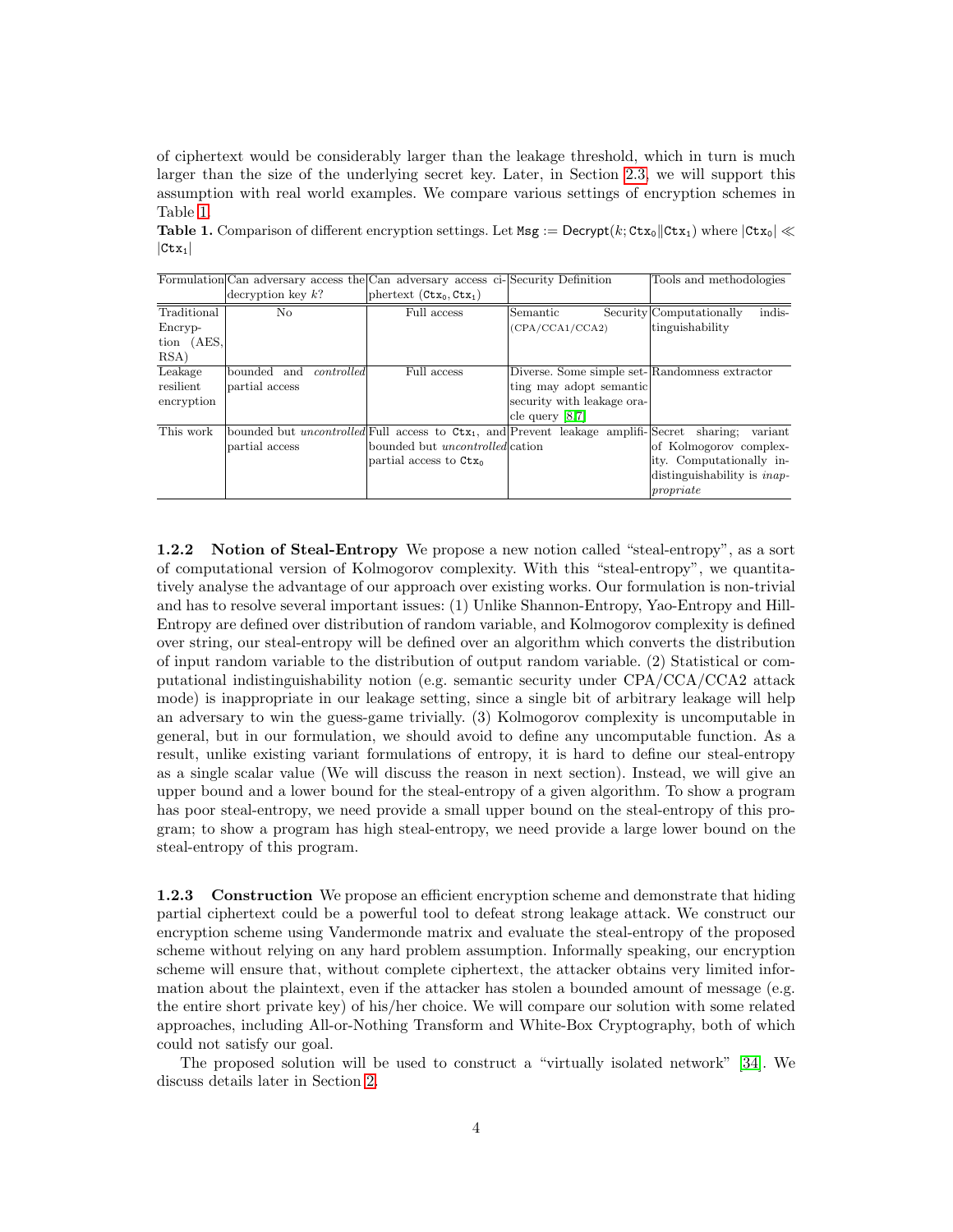#### 1.3 Organizations

The rest of this paper is organized in this way: Section [2](#page-4-0) gives an overview of our work, including our leakage setting, formulation of steal-entropy, and our proposed construction of leakage/steal-resilient encryption scheme. In addition to the related works already discussed in Section [1](#page-0-0) and [2,](#page-4-0) Section [3](#page-9-0) discusses more related works. We present our formal formulation of steal-entropy in Section [4,](#page-10-0) propose and analyse our encryption scheme in Section [5.](#page-16-0) Before we conclude this paper in Section [6,](#page-19-0) Section [3](#page-9-0) discusses more related works which are not covered in previous sections. Our proofs are given in the appendix.

# <span id="page-4-0"></span>2 Overview of Our Work

#### 2.1 Our Leakage Setting

2.1.1 Motivation of New Leakage Setting In this paper, we aim to counter not only side channel attack but also covert channel attack. Nowadays, computer systems become so complex and consist of a lot of software/hardware components which are designed, manufactured and sold by various companies from various countries. It is definitely not a trivial task for PC users to check whether some backdoor program or malware (e.g. Trojan horse) has been planted inside his/her PC hardware/software system. The well-known "Dual Elliptic Curve Deterministic Random Bit Generator" (Dual EC DRBG) backdoor <sup>[4](#page-4-1)</sup> demonstrates that the potential threat from backdoor in algorithm/software/hardware is not that far away from every computer user. Another serious threat is software Trojans horse or even hardware Trojan horse <sup>[5](#page-4-2)</sup>. The backdoor or Trojan horse malware may observe the victim's computer system to gather information and send collected (possibly compressed) information out via a covert channel or subliminal channel.

Facing such threats from backdoor and Trojan horse, in this work, we have to revise the existing leakage setting: (1) Theoretically, backdoor or Trojan horse programs could be planted by some software/hardware vendor and they exist in victim's computer from the very beginning. So it might not be appropriate to assume a leakage-free time period. (2) Possibly, secure hardware device may be suffering from side channel attack. Even worse, the backdoor program might be planted by vendors of the secure hardware device and the assumption of leakage-free secure hardware device is hard to validate. (3) The backdoor or Trojan horse malware may have their own storage buffers, so history data can be buffered and then leaked 1 bit by 1 bit via the covert channel (thus Pereira, Standaert and Vivek [\[26\]](#page-21-1) would be broken trivially as discussed in Section [1.1.5\)](#page-2-0).

2.1.2 New Leakage Setting In general, we allow *efficient* leakage with *bounded bandwidth* at anytime and anywhere and over anything. The only two restrictions on leakage are: (1) The

<span id="page-4-1"></span> $\overline{4}$  Quotation from <https://en.wikipedia.org/wiki/Kleptography>: "The Dual EC DRBG cryptographically secure pseudo-random number generator from the NIST SP 800-90A is thought to contain a kleptographic backdoor. Dual EC DRBG utilizes elliptic curve cryptography, and NSA is thought to hold a private key which, together with bias flaws in Dual EC DRBG, allows NSA to decrypt SSL traffic between computers using Dual EC DRBG for example." Quotation from [https://en.wikipedia.org/wiki/Dual\\_EC\\_DRBG](https://en.wikipedia.org/wiki/Dual_EC_DRBG): "The alleged NSA backdoor would allow the attacker to determine the internal state of the random number generator from looking at the output from a single round (32 bytes); all future output of the random number generator can then easily be calculated, until the CSPRNG is reseeded with an external source of randomness. This makes for example SSL/TLS vulnerable, since the setup of a TLS connection includes the sending of a randomly generated cryptographic nonce in the clear."

<span id="page-4-2"></span> $^5\,$  <http://spectrum.ieee.org/semiconductors/design/stopping-hardware-Trojans-in-their-tracks>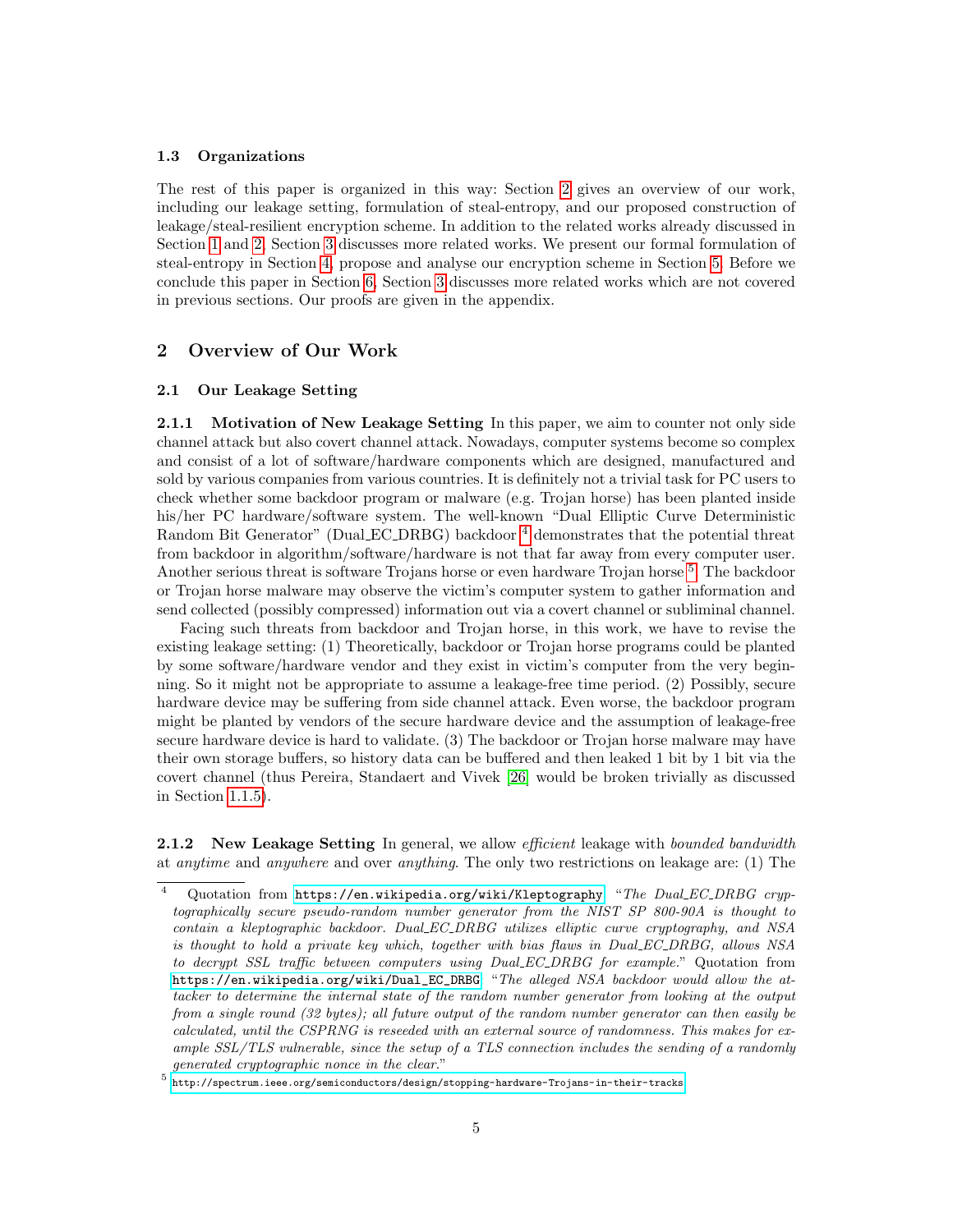leakage amount of each encryption (i.e. the bandwidth of covert channel) is bounded (e.g.  $\mathcal{O}(\lambda)$ ). In this paper, we are interested in medium value of leakage threshold, e.g. tens of thousands bits, which is much larger than typical private key size (e.g. AES key and RSA private key). (2) The backdoor or Trojan horse program (i.e. the leakage function) is computationally bounded (e.g. polynomial time algorithm). Our setting is closer to study of memory leakage resilient cryptography, and does not follow the assumption that only computation leaks information [\[25\]](#page-21-3).

Recall that, in most, if not all, leakage-resilient cryptography research works, an adversary has two different methods to obtain desired information:

- A cheap method to obtain a large amount of weakly protected information, for example, eavesdropping ciphertext on communication link.
- An expensive method to obtain a small amount of strongly protected information, for example, using side channel attack or Trojan horse malware plus covert channel attack to obtain partial or full information of the short secret key.

Typically in existing works, an adversary is assumed to obtain full information of ciphertext using the cheap method (e.g. eavesdropping), meanwhile subject to several restrictions on obtaining information of short secret key (e.g. assumed leakage-free time period or hardware device). Unlike existing works, in this paper, we impose minimum restrictions on information leakage, and assume that a small part (e.g.  $1\%$  or  $0.1\%$ ) of ciphertext  $^6$  $^6$  is as strongly protected as the short secret key, so that the adversary has to resort to the expensive method (e.g. Trojan horse and covert channel) to obtain this part of ciphertext. Next, we will support this assumption with real world examples.

Secure Storage Device. For data storage, we assume there are two categories of storage: one with small capacity is much more secure, but probably more expensive, in term of unit price; the other with large capacity is relatively less secure, but likely cheaper. In case that a user wish to backup large size sensitive historical data in cloud storage server, but did not trust the cloud in data confidentiality. Then this user's local offline storage device, which is physically disconnected from any computers and Internet, could be an example of the former, and the cloud storage [7](#page-5-1) could be an example of the latter.

Secure Communication Link. For data transmission, we assume there exist two categories of communication channels, one with small bandwidth is much more secure but probably very expensive, such that an adversary cannot obtain the transmitted data with low cost (e.g. eavesdropping); the other with large bandwidth is relatively less secure but likely cheaper, such that an adversary can obtain all transmitted data with low cost. The example of former could be laser communication in free space (e.g via satellites) or even neutrinos communication in the future, which is relatively more difficult to eavesdrop, and the example of latter could be Inter-net. Another example is "virtually isolated network" <sup>[8](#page-5-2)</sup>, recently proposed by Xu and Zhou [\[34\]](#page-21-2), which is a hybrid network with two communication channels: one is a physically isolated network with small bandwidth, and the other is Internet with large bandwidth. Their work [\[34\]](#page-21-2) combines these two channels with unidirectional network links (a.k.a data diode or air gap), so that the isolated network will be still always physically isolated from Internet.

<span id="page-5-0"></span><sup>6</sup> The encryption scheme is length-preserving, and the size of ciphertext is equal to the size of plaintext.

<span id="page-5-1"></span><sup>7</sup> Note: (1) Many cloud storage servers provide a certain amount (e.g. 15GB) of free cloud storage for individual users; (2) the cost of offline local storage should include not only hardware purchase cost but also hardware maintenance and storage cost (i.e. keep the harddisk drive in a proper physical environment for a long time).

<span id="page-5-2"></span> $8$  Actually, the motivation of this work is to provide an extremely secure (*informally, close to physically* isolated network) communication method in this "virtually isolated network" [\[34\]](#page-21-2). Here we choose strong leakage resilience against potential backdoor as our formal definition of "extremely secure".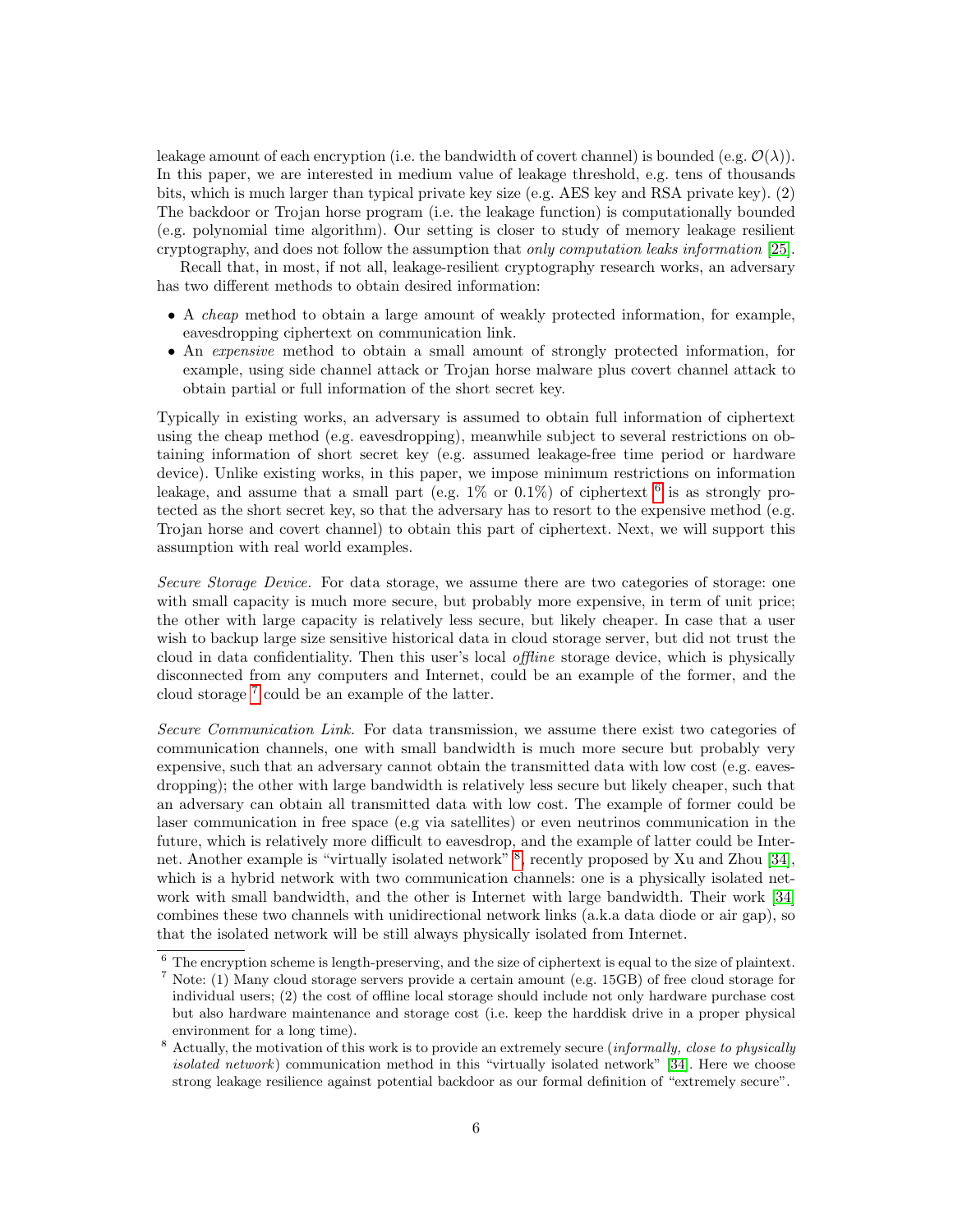Our strategy is to enhance security level of the large amount of less secure but cheaper hardware resource by leveraging on small amount of more secure but expensive hardware resource, essentially creating a hybrid effects in security. We aim to prevent the adversary from eavesdropping full information of our ciphertext.

#### 2.2 Notion of Steal-Entropy

Unlike previous leakage formulation, we attempt to formalize security in leakage setting from a different angle. We try to answer a very important question:

## "At least how many bits should the adversary steal in order to obtain the desired secret information?"

In this work, we are concerning how many bits the adversary has to obtain using the expensive method, in order to obtain full or partial information of the plaintext. Informally, we may call this "minimum but sufficient number of leaked/stolen bits" which will lead to compromise of secret plaintext, as the steal-entropy of the encryption algorithm.

Let P (e.g encryption algorithm/program) denote the victim algorithm or program. In our formulation, an adversary chooses two algorithms, denoted with steal algorithm S and recovery algorithm R. The steal algorithm S is given oracle access to the whole computation process of P, including any internal states (e.g. secret keys, random seeds, input and any computation steps). Then the steal algorithm S is allowed to pass a short message, which is at most  $\ell$  bits, to the recovery algorithm R, which attempts to output desired secret information. If the recovery algorithm R is able to output the desired secret information with probability close to 1, with value of  $\ell$  much smaller than the size of desired secret information, then we say the victim algorithm P has very low steal-entropy rate. In this work, we are interested in medium value of leakage threshold  $\ell$  (e.g. tens of thousands), which is larger than typical secret key length, but could be much smaller than typical ciphertext length. Figure [1](#page-7-0) illustrates our formulation setting. Our notion of "steal-entropy" could be treated as a computation version of Kolmogorov complexity.

2.2.1 Steal-Entropy in Input or Output Pseudorandom number generators, pseudorandom function and encryption are important cryptography primitives applied to protect data confidentiality. For an algorithm P similar to pseudorandom number generator and pseudorandom function, we are interested to ask a question: Assuming a Trojan horse malware is observing the computation process of algorithm  $P$  upon a randomly chosen input x, at least how many bits should the Trojan horse malware steal and send out, in order to allow a remote attacker to recover the output  $P(x)$  of the algorithm P? To address this question, we define a notion called "Steal-Entropy of an algorithm in Output".

For algorithm P similar to encryption scheme, we are interested to ask another question: Assuming a Trojan horse malware is observing the computation process of algorithm P upon a randomly chosen input  $x$ , at least how many bits should this Trojan horse malware steal and send out, in order to allow a remote attacker to recover the input  $x$ , where this remote attacker has access to the output  $9P(x)$  $9P(x)$ ? To address this question, we define a notion called "Steal-Entropy of an algorithm in Input". In addition, to deal with partial information protection, we define a notion called "Strong Steal-Entropy of an algorithm".

2.2.2 A Plausible Formulation of Steal-Entropy Recall the definition of Shannon-Entropy: The self-information of a string x (sampled from a distribution  $\mathcal{X}$ ), which denotes an event with probability  $p_x$ , is defined as  $-\log p_x$ . The Shannon-Entropy of the distribution X is

<span id="page-6-0"></span> $9$  Usually, it is assumed that the adversary has access to the ciphertext.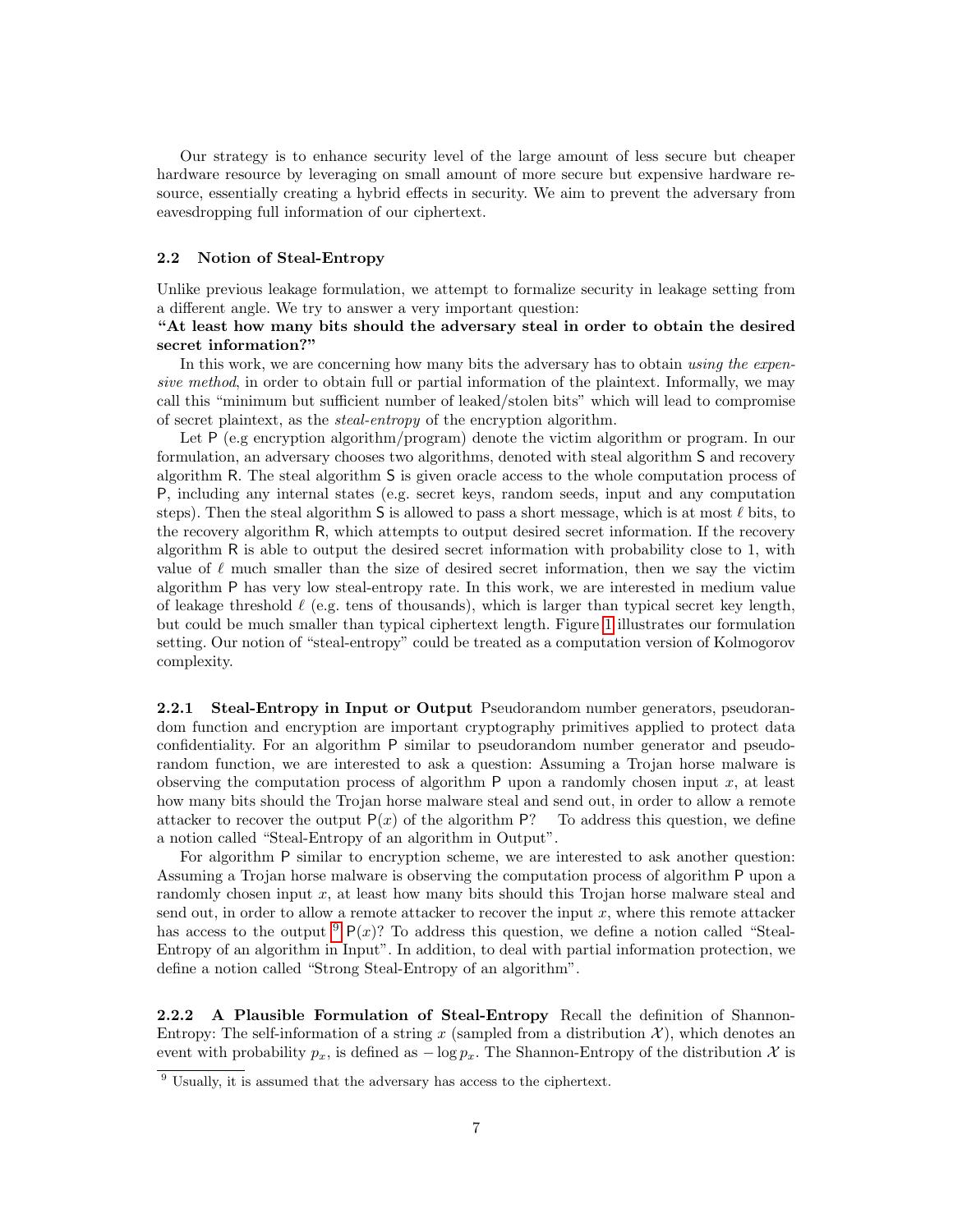<span id="page-7-0"></span>Fig. 1. Setting of Steal-Entropy and Steal Resilient Encryption. A Trojan horse malware can observe all (secret) information during the execution of algorithm  $P(\cdot)$ , including input  $x = x_0||x_1||x_2||...$  $(x_i \in \{0,1\})$ , secret keys, random seeds, IV values, ciphertext ( $\texttt{Ctx}_0||\texttt{Ctx}_1$ ), and all step-by-step work transcript, but is only able to deliver at most  $\ell$  (here we assume  $\ell < |x|$ ) bits message to the remote attacker via some *unidirectional* covert channel. With these  $\ell$  bits stolen-message and whatever he could eavesdrop over Internet, the remote attacker attempts to output  $\ell + \Delta$  bits values among  $x_i$ 's. This paper proposes to "encode" the output of P as two parts: a smaller part  $Ctx_0$  ( $|Ctx_0| > \ell + \lambda$ ) where  $\lambda$  is the security parameter) and a large part Ctx<sub>1</sub>, and transfer or store the small part Ctx<sub>0</sub> using more secure manner, such that the adversary has to resort to advanced technique to steal information about  $Ctx_0$  (e.g. using the Trojan horse virus and the covert channel), rather than eavesdropping. We remark that, (1) we are only interested in length-preserving encryption, such that the bit length of ciphertext (i.e.  $|Ctx_0| + |Cx_1|$ ) is equal to the bit length of plaintext; (2) since  $|Ctx_0| > \ell + \lambda$ , so that the attacker could not steal full knowledge of  $\text{ctx}_0$  via the covert channel; (3) typically,  $\ell \ge$ SECRETKEYSIZE, so the Trojan horse malware may steal the entire secret key. For example,  $\ell = 10000$ and SECRETKEYSIZE= 128 or 256 for AES, or SECRETKEYSIZE  $\leq$  4096 for typical RSA private key.



defined as the weighted average (or expectation value)  $\sum_{x \sim \mathcal{X}} p_x \times (-\log p_x)$  of self-information of x for all x sampled from  $\mathcal{X}$ .

A plausible formulation for our steal-entropy could be like this:  $(1)$  For each input x, we define a function  $L(x)$  as the minimum length of leakage message derived by the Trojan horse malware such that the remote attacker is able to recover the output  $P(x)$  from this  $L(x)$  bits of leakage-message. (2) Take the expected value (or the average)  $\sum_x L(x) \Pr[\mathcal{X} = x]$  as the steal entropy of algorithm P in output.

However, there are several major issues here. (1) Averaging  $L(x)$  does not make sense, since we want to introduce an upper bound on  $L(x)$ , instead of average value of  $L(x)$ , across different x. An alternative way is that, our steal-entropy could be a range of scalars with upper and lower bound, instead of a single scalar. We remark that we may not simply take the maximum and minimum value of  $L(x)$  across all x's. Instead, we introduce a system parameter  $\epsilon$  (e.g.  $\epsilon = 0.05$ ). We could say the steal-entropy of algorithm P is within range [a, b] with respect to parameter  $\epsilon$ , if  $L(x) \in [a, b]$  for at least  $(1-\epsilon) \times 100\%$  fraction of all possible inputs x. (2) Recall that Kolmogorov complexity is uncomputable in general. Similarly, the function  $L(x)$  is likely to be uncomputable, too. So in our real formulation, we need find a way to avoid computing exact value of  $L(x)$ . Furthermore, just like the formulation of Yao-Entropy and HILL-Entropy, we will provide precise definition for inequality statement "Algorithm P has at least (or at most, respectively)  $\ell$  bits steal-entropy in input (or output, respectively)", rather than defining and computing the exact unique value  $10$  of steal-entropy.

<span id="page-7-1"></span> $10$  This unique value could be defined as the integer interval with minimum length satisfying some desired property.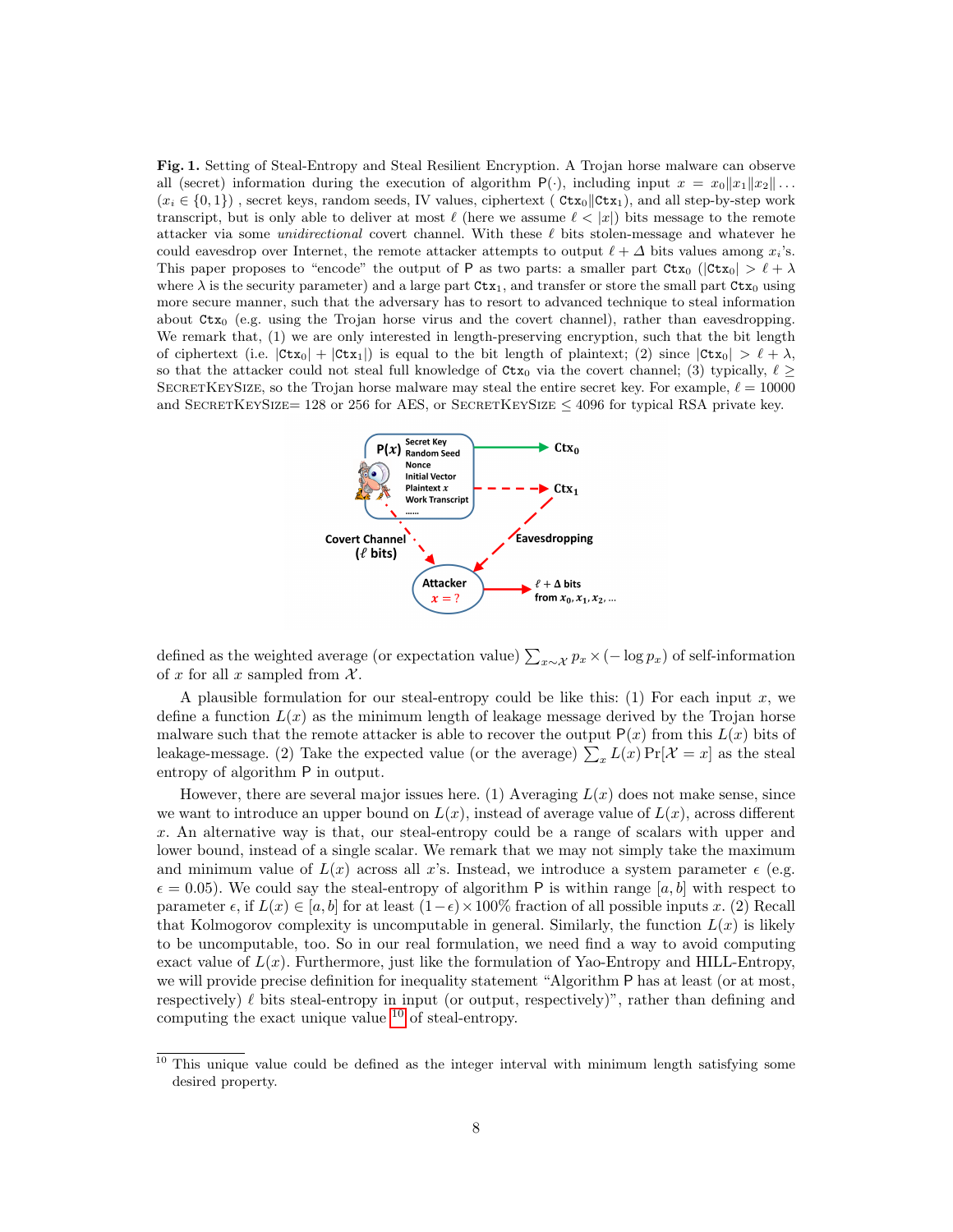2.2.3 Relation with Existing Similar Notions We also formally analyze the differences between our notion of steal-entropy with existing similar notions, including Yao-Entropy [\[35\]](#page-21-4), Hill-Entropy [\[21\]](#page-20-11), Information Dispersal Algorithm [\[27\]](#page-21-5), All-or-Nothing Transform [\[29\]](#page-21-6), and Exposure Resilient Function [\[11\]](#page-20-12). We manage to separate our proposed steal-entropy from all of these existing formulations.

#### <span id="page-8-0"></span>2.3 Our Approach

When the leakage threshold  $\ell$  is larger than typical secret key size, most existing encryption schemes and leakage resilient encryption schemes (which only tolerates leakage upto  $O(poly \log \lambda)$ )  $\lambda$  bits, where  $\lambda$  is the security parameter) would fail to protect data confidentiality, since in typical setting, an adversary could obtain all ciphertext with low cost (e.g. eavesdropping), and the secret decryption key could be stolen by Trojan horse malware and delivered to the remote adversary via covert channel.

Facing such stringent threat of medium size of arbitrary information leakage, two possible directions are: (1) Construct novel encryption scheme with larger flexible key size, say the encryption/decryption key size could be a user-tunable parameter, and range from hundreds bits to hundreds of thousands bits or even more. We will report our work in this direction in a separate paper. We remark that Alwen, Dodis and Wichs [\[2\]](#page-20-1) does not satisfy our purpose, since this work [\[2\]](#page-20-1) eventually extracted a short session key from arbitrary large size long term secret key, where this extracted short session key could be stolen under our leakage setting. (2) Break the assumption that the adversary could easily obtain all ciphertext. Indeed, this work will attempt to hide a small portion of ciphertext using more secure hardware resource, so that the adversary has to resort to the expensive method to steal information about this small portion of ciphertext, in a similar way that he/she steals the secret key.

2.3.1 Hybrid Idea In cyber world, hybrid technique is common to achieve some balance between quality and cost: Combining a small amount of high quality and expensive hardware resource with a large amount of low quality and cheap hardware resource, to become a large amount of medium quality hardware. Two typical examples are, (1) in term of price per byte or data read/write speed: CPU cache  $\gg$  RAM  $\gg$  Hard Disk. An average PC may have a few megabytes of CPU cache, a few gigabytes of RAM, and hundreds or thousands of gigabytes of hard disk. (2) Fusion Drive  $11$ : combine small size of expensive but faster SSD storage with large size of cheap but slower mechanical hard disk. In fact, in security community, such hybrid idea has been applied for a long time. A typical example is that, the short secret encryption/decryption key is shared among sender and receiver via a much more expensive and more secure way, and large ciphertext is delivered via cheap and insecure way.

2.3.2 Randomness Source Any static secret information might be stolen one bit by one bit, if backdoor or Trojan horse exists. To defeat continuous leakage/steal with buffer storage, we have to keep investing more and more randomness shared by both sender and receiver. However, it is expensive to generate cryptographically secure shared randomness. In our solution, we will exploit the fact that plaintext itself is naturally a sort of random source to the view of adversary, saving the cost to generate true randomness. We protect a small portion of the ciphertext using more secure hardware resource, so that this portion of ciphertext actually acts as another "secret key", which is derived from the plaintext and will change naturally with plaintext, to the view of adversary.

<span id="page-8-1"></span><sup>&</sup>lt;sup>11</sup> For example, Apple's fusion drive.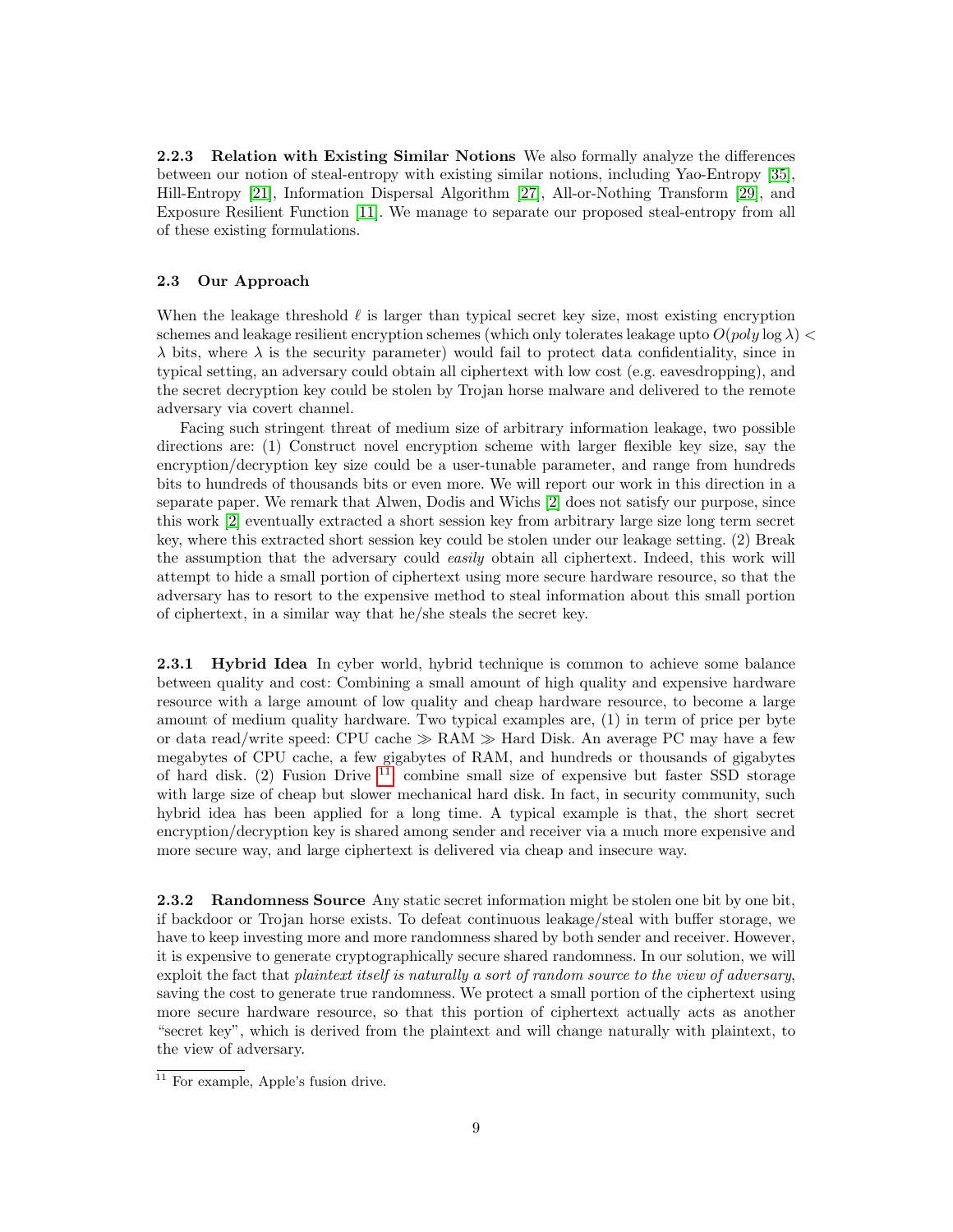#### 2.4 Our Construction

Our leakage setting provides much more freedom and power to adversary, compared to existing works on leakage-resilient cryptography. Consequently, the two very important classical tools, namely computational indistinguishability and (statistical or computational) randomness extractor, are hardly to be applied under our formulation. In this work, we have to resort to information theory techniques.

<span id="page-9-3"></span>Definition 1 (Blockwise Uniform Distribution) Let  $y = (y_1, y_2, \dots, y_n)$ , where  $y_i \in$  $\{0,1\}^{\rho}$  for each  $i \in [1,n]$ . We say **y** follows  $(\zeta,\rho)$ -Blockwise-Uniform Distribution, if for any subset  $S = \{i_1, i_2, \dots, i_{\zeta}\} \subset [1, n]$  with  $|S| = \zeta$  and  $i_1 < i_2 < i_3 < \dots < i_{\zeta}$ , we have the joint Shannon-entropy

<span id="page-9-4"></span>
$$
\mathbb{H}^{\text{Shannon}}(\mathbf{y}_{i_1}, \mathbf{y}_{i_2}, \cdots, \mathbf{y}_{i_\zeta}) = \rho \zeta.
$$
 (1)

That is, any subset of  $\zeta$  distinct blocks  $\mathbf{v}_i$ , will have joint Shannon entropy equal to their total bit-length *(i.e. entropy rate equal to 1).* 

Remark 1. When  $\rho = 1$  and  $\zeta = n$ , then  $(\zeta, \rho)$ -Blockwise-Uniform Distribution is identical with uniform distribution.

In this work, we will construct an invertible algorithm P using Vandermonde matrix, such that its inverse algorithm  $P^{-1}$ , satisfies this property:

**Property 1** Let  $Ctx_0$  and  $Ctx_1$  be as in Figure [1,](#page-7-0) and assume the bit-length  $|Ctx_1| = \tau \cdot |Ctx_0|$  $\tau \rho \zeta$ . If  $\mathtt{Ctx_0}$  is independently and uniformly randomly distributed over  $\{0,1\}^{\rho \zeta}$ , then the output  $x = P^{-1}(\text{Ctx}_0, \text{Ctx}_1)$  follows  $(\zeta, \rho)$ -Blockwise-Uniform Distribution, regardless of value of  $\text{Ctx}_1$ (e.g. this value could be fixed to any given bit-string from its domain).

Suppose somehow an attacker in Figure [1](#page-7-0) is able to output  $\zeta$  bits among  $x_i$ 's, say  $x_{i_j}$ ,  $j \in [1, \zeta]$ . Then these  $\zeta$  bits  $x_{i_j}$ 's will reside in at most  $\zeta$  distinct  $\rho$ -bit blocks in bit-string x. Since any subset of  $\zeta$  blocks of x will have Shannon entropy rate equal to 1 (i.e. entropy equal to the bit-length), the collection of these  $\zeta$  bits  $x_{i_j}$ 's will have exactly  $\zeta$  bits Shannon entropy. Therefore, the adversary has to steal at least  $\zeta$  bits message via the covert channel, as desired. Apparent, the above proof is not tight with a multiplicative loss of factor  $\rho$ . We leaf the tight proof with better security parameters in future work.

# <span id="page-9-0"></span>3 Related Works

The related works in leakage resilient cryptography have been discussed in Section [1.1.](#page-1-1) Here we discuss other related works.

Symmetric encryption scheme (e.g. AES, Blowfish  $^{12}$  $^{12}$  $^{12}$ , and Triple DES  $^{13}$  $^{13}$  $^{13}$ .) could be the most widely adopted cryptographically secure primitive to protect data confidentiality, especially for large volume of data. AES [\[12\]](#page-20-13) is a typical example of symmetric encryption scheme, and has been actively adopted in industry and research area due to its security and efficiency for more than one decade.

In additional to encryption techniques, another well-known cryptographic primitive that can be used to protect data confidentiality is "secret-sharing" scheme invented by Shamir [\[31\]](#page-21-7). Compared to encryption scheme (e.g. AES [\[12\]](#page-20-13)) which can only achieve conditional security,

<span id="page-9-1"></span> $^{12}$ <https://www.schneier.com/academic/blowfish/>

<span id="page-9-2"></span> $^{13}$ <http://csrc.nist.gov/publications/nistpubs/800-67-Rev1/SP-800-67-Rev1.pdf>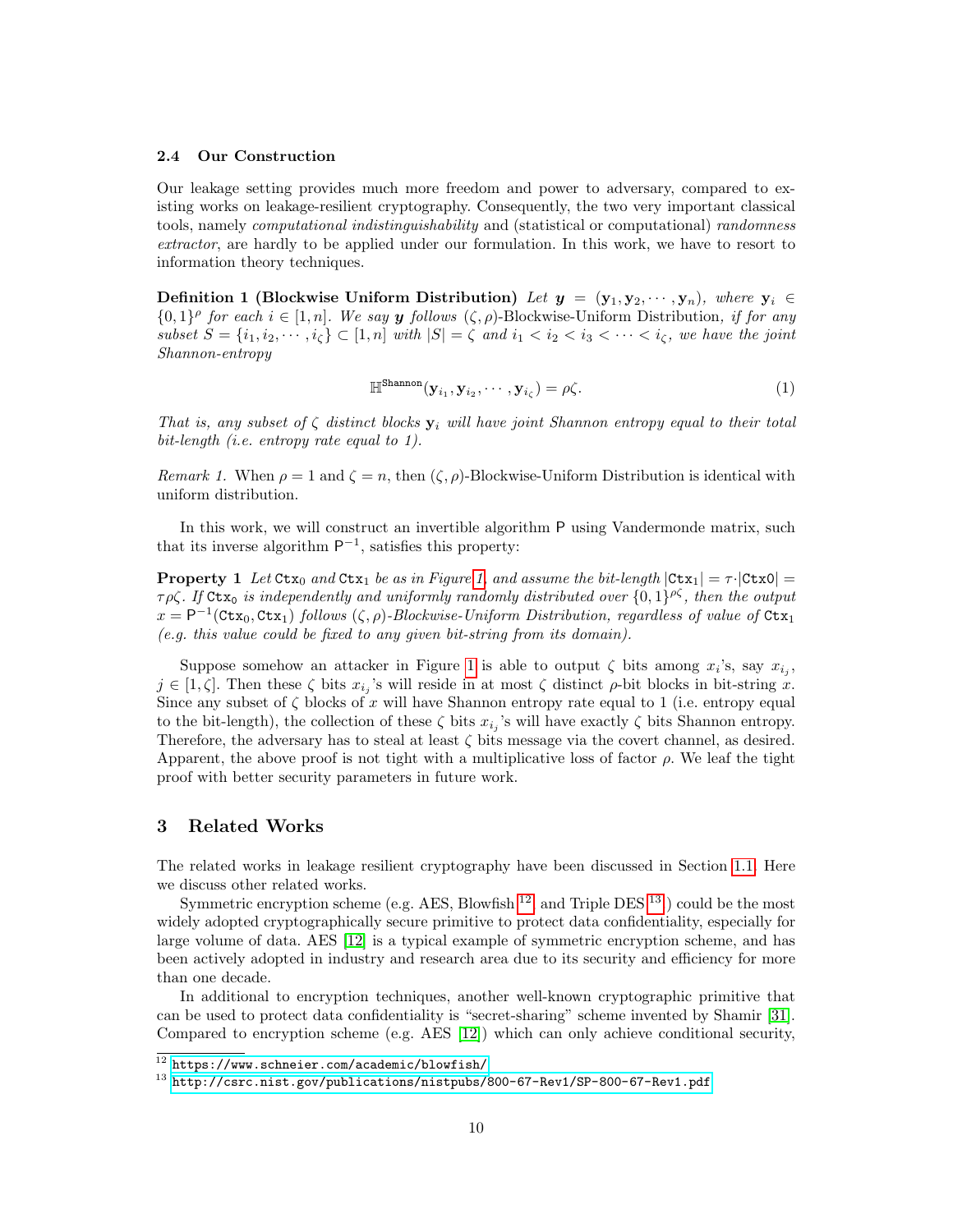secret-sharing scheme may achieve unconditional security (also known as information-theoretic security), assuming the adversary cannot collect sufficient number of shares.

Despite its strong security, Shamir's secret sharing scheme has significant drawbacks when protecting data confidentiality: (1) for  $(t, n)$ -secret sharing scheme, the storage overhead is as large as  $(n-1)$  times of size of the secret (i.e. the plaintext to be protected); (2) the reconstruction [\[24\]](#page-21-8) (or decoding) process is not as efficient as DES or AES.

Rabin [\[28\]](#page-21-9) proposed "information dispersal algorithm" with zero storage overhead, such that the sum of sizes of all shares is equal to the size of secret message size. His solution is conceptually simple: Let row vector  $\mathbf{m} = (m_0, m_1, \ldots, m_n)$  be the secret message. Choose an invertible n by n matrix **T** with inverse matrix  $T^{-1}$ . By multiplying row vector m with matrix **T**, we obtain the *n* shares  $\mathbf{c} = (c_0, c_1, \dots, c_{n-1}) = \mathbf{m} \times \mathbf{T}$ . Accordingly, the original secret message m can be recovered by matrix multiplication  $m = c \times T^{-1}$ . Othman and Mokdad [\[9\]](#page-20-14) proposed to protect communication confidentiality by sending each share of message in distinct network path from the same sender to the same receiver.

Alternatively, Krawczyk [\[23\]](#page-21-10) attempted to make each share shortened, by dividing ciphertext of the long secret message into  $n$  pieces, and then apply Shamir's secret sharing scheme over the encryption key. Thus, the storage overhead is linear in short encryption key size and is a fraction of secret message size.

# <span id="page-10-0"></span>4 Steal-Entropy: How many bits should be stolen to recover the secrete information?

In this section, we propose the notion of "Steal-Entropy". Unlike traditional entropy concepts (e.g. Shannon-Entropy, Yao-Entropy [14](#page-10-1), Hill-Entropy, etc) which are defined over random variable with a certain distributions, "steal-entropy" will be defined over algorithms which convert input distribution to output distribution. Our notion of "steal-entropy" could be considered as a computational version of Kolmogorov Complexity [\[4\]](#page-20-15).

#### 4.1 Background

Definition 2 (Yao-Entropy [\[35](#page-21-4)[,6](#page-20-16)[,22\]](#page-21-11)) A distribution X has Yao-Entropy at least  $\xi$ , denoted by  $\mathbb{H}^{\text{Yao}}_{\epsilon,t}(\mathcal{X}) \geq \xi$ , if for every pair of algorithms c and d (called "compressor" and "decompressor") with running time at most t, and  $c(\cdot) \in \{0,1\}^{\ell}$ ,

$$
\Pr_{x \leftarrow \mathcal{X}} \left[ d(c(x)) = x \right] \le 2^{\ell - \xi} + \epsilon. \tag{2}
$$

**Definition 3 (Hill-Entropy [\[21,](#page-20-11)[6,](#page-20-16)[22\]](#page-21-11))** A distribution  $\mathcal{X}$  has **Hill-Entropy** at least  $\xi$ , denoted by  $\mathbb{H}_{\epsilon,t}^{\text{Hill}}(\mathcal{X}) \geq \xi$ , if there exists a distribution  $\mathcal Y$  such that  $\mathcal Y$  has at least  $\xi$  bits min-entropy and  $D(\mathcal{X}, \mathcal{Y}) \leq \epsilon$  for any distinguisher program running D in time t.

Definition 4 (Kolmogorov Complexity [\[4\]](#page-20-15)) Kolmogorov Complexity of a string is the length of the shortest possible description of the string in some fixed universal description language (e.g. a program, written in a well-defined programming language, which outputs this string).

<span id="page-10-1"></span><sup>&</sup>lt;sup>14</sup> Shannon-Entropy is information-theoretical. Both Yao-Entropy and Hill-Entropy are computational variants.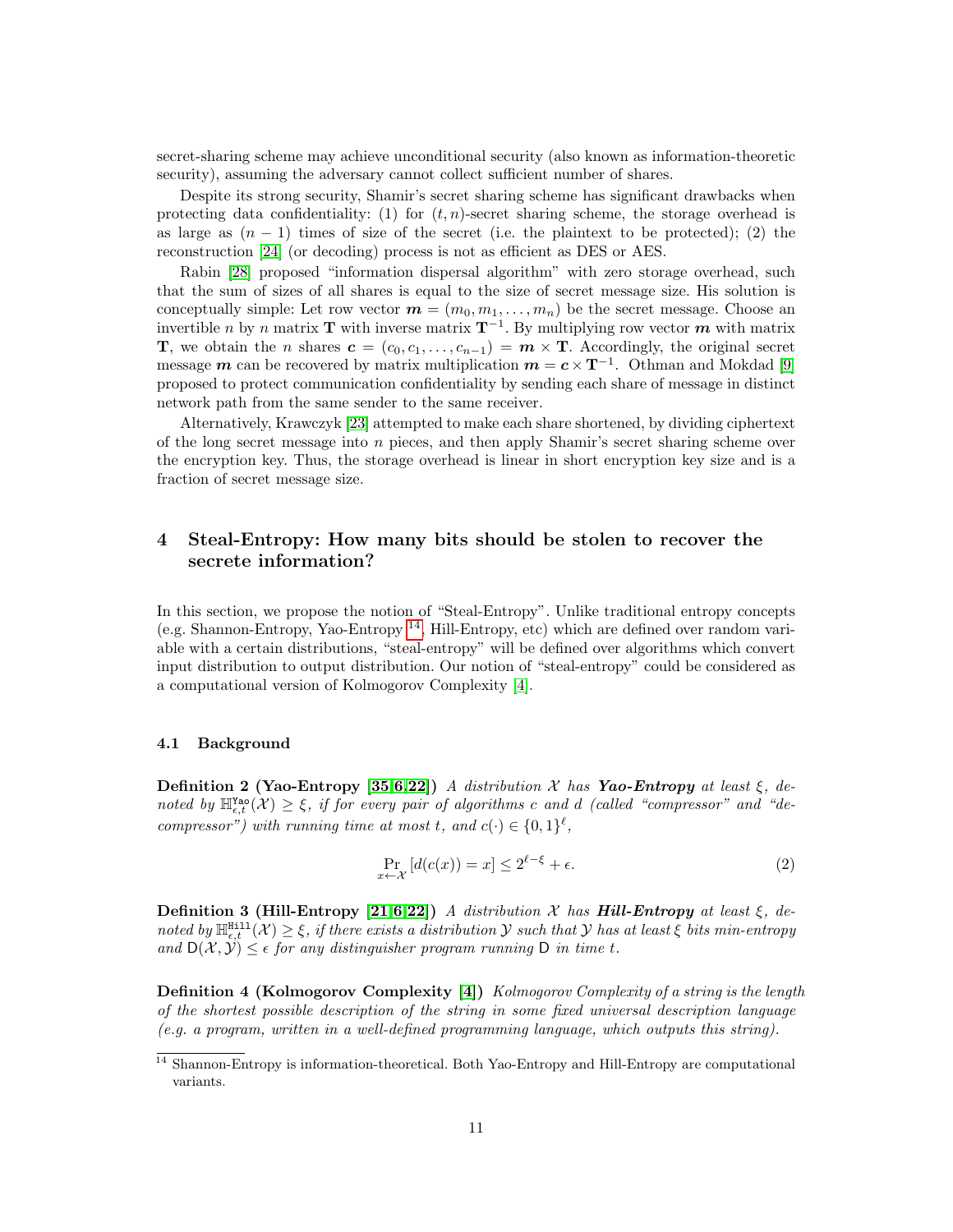#### 4.2 Steal-Entropy of an Algorithm in Output

Definition 5 (Steal-Entropy of an Algorithm in Output) Let  $P: \{0,1\}^n \to \{0,1\}^m$  be a deterministic <sup>[15](#page-11-0)</sup> single-input algorithm. Let  $\epsilon \in [0, \frac{1}{4})$ . Let A be a t-adversary associated with a pair of algorithms (S, R), such that

- both the steal (or stealage) algorithm S and the recovery algorithm R are probabilistic algorithms within time t, and
- for any non-negative integer  $\ell$ , the steal algorithm

 $\mathsf{S}^{\mathcal{O}(\mathsf{P}(x))}(\ell) \in \{0,1\}^{\leq \ell} \setminus \{\mathit{Emptystring}\}$ 

with oracle access to  $P$ , is allowed to observe all internal states during computation process of algorithm  $P$  upon an input x, and outputs at most  $\ell$  bits non-empty steal-message, and

• the recovery algorithm R takes as input the steal-message generated by  $S(\ell)$ , and attempts to quess the value  $P(x)$ .

We make the following definitions.

• We define the advantage of A against P w.r.t. input  $x \in \{0,1\}^n$  as below (before any leakage occurs, x is unknown to  $A$ )

$$
\operatorname{Adv}_{\mathcal{A}(\ell),\mathsf{P}}^{\operatorname{out}}(x) = \Pr\left[\mathsf{R}\left(\mathsf{S}^{\mathcal{O}\left(y\leftarrow \mathsf{P}(x)\right)}(\ell)\right) = y\right] \tag{3}
$$

where the probability is taken over all random coins of algorithms S and R.

• We say the infimum of Steal-Entropy in Output of algorithm P is at least  $\xi$ , denoted as inf  $\mathbb{S}_{\epsilon,t}^{\text{out}}(\mathsf{P}) \geq \xi$ , if for any t-adversary A, for any non-negative integer  $\ell \leq \xi$ ,

$$
\Pr_{x \stackrel{\mathcal{R}}{\leftarrow} \{0,1\}^n} \left[ \mathsf{Adv}_{\mathcal{A}(\ell),\mathsf{P}}^{\mathsf{out}}(x) \le \frac{1}{2^{\xi-\ell}} + \epsilon \right] \ge 1 - \epsilon. \tag{4}
$$

• We say the supremum of Steal-Entropy in Output of algorithm  $P$  is at most  $\xi$ , denoted as  $\sup \mathcal{S}_{\epsilon,t}^{\text{out}}(\mathsf{P}) \leq \xi$ , if for some t-adversary A,

$$
\Pr_{x \stackrel{\mathcal{R}}{\leftarrow} \{0,1\}^n} \left[ \mathsf{Adv}_{\mathcal{A}(\xi),P}^{\mathsf{out}}(x) \ge 1 - \epsilon \right] \ge 1 - \epsilon. \tag{5}
$$

• We say  $\mathbb{S}_{\epsilon,t}^{\text{out}}(\mathsf{P}_0) \geq \mathbb{S}_{\epsilon,t}^{\text{out}}(\mathsf{P}_1)$  (or equivalently  $\mathbb{S}_{\epsilon,t}^{\text{out}}(\mathsf{P}_1) \leq \mathbb{S}_{\epsilon,t}^{\text{out}}(\mathsf{P}_0)$ ), if the following two equations hold

<span id="page-11-1"></span>
$$
\inf \mathbb{S}_{\epsilon,t}^{\text{out}}(\mathsf{P}_0) \ge \inf \mathbb{S}_{\epsilon,t}^{\text{out}}(\mathsf{P}_1)
$$
 (6)

$$
\sup \mathbb{S}_{\epsilon,t}^{\text{out}}(\mathsf{P}_0) \ge \sup \mathbb{S}_{\epsilon,t}^{\text{out}}(\mathsf{P}_1). \tag{7}
$$

• We say  $\mathbb{S}_{\epsilon,t}^{\text{out}}(\mathsf{P}_0) \gg \mathbb{S}_{\epsilon,t}^{\text{out}}(\mathsf{P}_1)$  (or equivalently,  $\mathbb{S}_{\epsilon,t}^{\text{out}}(\mathsf{P}_1) \ll \mathbb{S}_{\epsilon,t}^{\text{out}}(\mathsf{P}_0)$ ), if the following equation holds

$$
\inf \mathbb{S}_{\epsilon,t}^{\text{out}}(\mathsf{P}_0) \ge \sup \mathbb{S}_{\epsilon,t}^{\text{out}}(\mathsf{P}_1). \tag{8}
$$

**Proposition 1** Let  $P: \{0,1\}^n \to \{0,1\}^m$  be a deterministic algorithm and  $\ell \leq m$  be a nonnegative integer. We have

<span id="page-11-0"></span><sup>&</sup>lt;sup>15</sup> When all random coins are treated as a part of input, any probabilistic algorithm will become deterministic.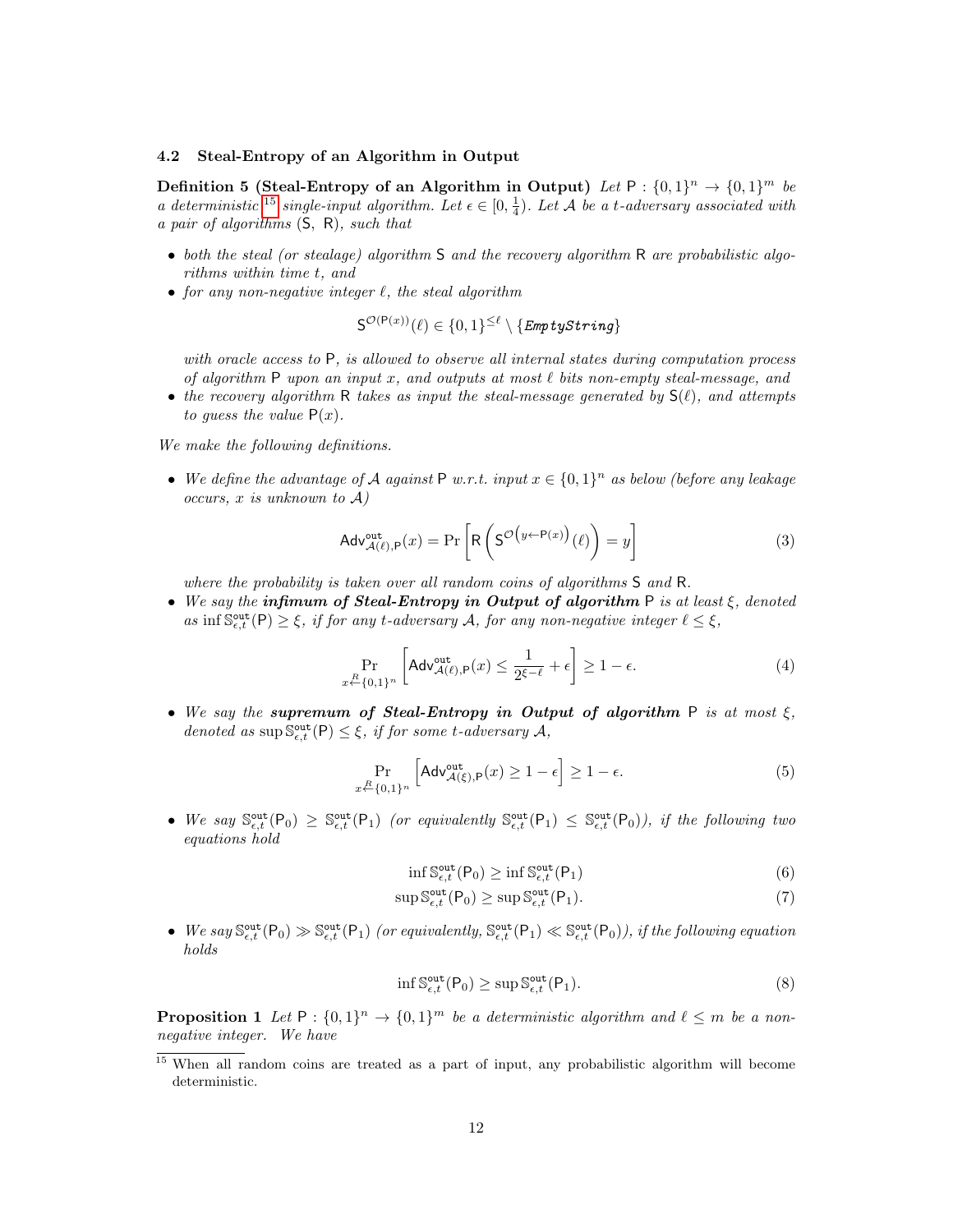- $0 \le \inf \mathcal{S}_{\epsilon,t}^{\text{out}}(\mathsf{P}) \le \sup \mathcal{S}_{\epsilon,t}^{\text{out}}(\mathsf{P}) \le \min\{n,m\}$
- $\forall 0 < \epsilon_0 \leq \epsilon_1$ ,  $\mathbb{S}_{\epsilon_1,t}^{\text{out}}(P) \leq \mathbb{S}_{\epsilon_0,t}^{\text{out}}(P)$
- $\forall 0 < t_0 \leq t_1$ ,  $\mathbb{S}_{\epsilon,t_1}^{\text{out}}(P) \leq \mathbb{S}_{\epsilon,t_0}^{\text{out}}(P)$

<span id="page-12-0"></span>Claim 1 Let  $P: \{0,1\}^n \rightarrow \{0,1\}^n$  be an identity algorithm such that  $P(x) = x$  for each  $x \in \{0,1\}^n$ . then

- when  $0 \leq \epsilon < 2^{-(n-1)}$ , sup  $\mathbb{S}_{\epsilon,t}^{\text{out}}(\mathsf{P}) = n$ ;
- when  $2^{-(n-1)} \le \epsilon < \frac{1}{4}$ ,  $\sup \mathbb{S}_{\epsilon,t}^{\text{out}}(\mathsf{P}) = n 1$ ;

(Proof is given in Appendix [B.1](#page-22-0) on page [23\)](#page-22-0)

#### <span id="page-12-1"></span>4.2.1 Yao-Entropy and Hill-Entropy

Lemma 1 (Steal-Entropy implies Yao-Entropy) Let  $P: \{0,1\}^n \rightarrow \{0,1\}^m$  be a deterministic algorithm and  $\xi \leq m$  be a non-negative integer. Let X be a uniform random variable over  $\{0,1\}^n$ . If  $\inf \mathbb{S}_{\epsilon,t}^{\text{out}}(\mathsf{P}) \geq \xi$ , then  $\mathbb{H}_{2\epsilon,t}^{\text{Yao}}(\mathsf{P}(\mathcal{X})) \geq \xi$ . (Proof is given in Appendix [B.2](#page-22-1) on page [23\)](#page-22-1)

<span id="page-12-2"></span>Lemma 2 (Separation between Yao-Entropy and Steal-Entropy) Let X be a uniform random variable over  $\{0,1\}^n$ . For any polynomial poly( $\cdot$ ), there exists a deterministic algorithm  $P: \{0,1\}^n \to \{0,1\}^m$ , such that

$$
\sup \mathbb{S}_{\epsilon,t}^{\text{out}}(\mathsf{P}) \le n; \quad \text{and} \quad \mathbb{H}_{\epsilon,t}^{\text{Yao}}(\mathsf{P}(\mathcal{X})) \ge poly(n). \tag{9}
$$

(Proof is given in Appendix [B.3](#page-23-0) on page [24\)](#page-23-0)

Example 1 A common practice in cryptography application is that, given a long weak random source  $(say, x)$ , we apply randomness extractor with seed k to obtain a short almost-uniform random key  $RE(k; x)$ . Then, we apply pseudorandom function to expand this short but high quality secret key into a long pseudorandom string, which could be longer than  $x$ .

$$
P(k; x) = PRF_{RE(k; x)}(0) \|PRF_{RE(k; x)}(1)\| ... \|PRF_{RE(k; x)}(\ell)
$$
\n(10)

The Steal-Entropy of this algorithm  $P$  will be at most equal to the length of  $RE(k; x)$ , and much shorter than both input and output sizes of P.

<span id="page-12-3"></span>Lemma 3 (Separation between Hill-Entropy and Steal-Entropy) Let  $\mathcal X$  be a uniform random variable over  $\{0,1\}^n$ . For any positive valued polynomial poly( $\cdot$ ), there exists a deterministic algorithm  $P: \{0,1\}^n \rightarrow \{0,1\}^m$ , such that

$$
\sup \mathbb{S}_{\epsilon,t}^{\text{out}}(\mathsf{P}) \le n; \quad \text{and} \quad \mathbb{H}_{\epsilon,t}^{\text{Hill}}(\mathsf{P}(\mathcal{X})) \ge \text{poly}(n). \tag{11}
$$

(Proof is given in Appendix [B.4](#page-23-1) on page [24\)](#page-23-1)

<span id="page-12-4"></span>4.2.2 Exposure Resilient Function and Computational All-or-Nothing Transform Canetti el al. [\[11\]](#page-20-12) proposed a concept called "Exposure Resilient Function" (ERF for short), and used it to construct computational All-or-Nothing Transforms. Informally, a function  $f$ :  $\{0,1\}^n \to \{0,1\}^k$  is called a perfect (or statistical or computational)  $\ell$ -**ERF**, if all except  $\ell$ bits of the input x of f is exposed to the adversary, the output  $f(x)$  is still informationally (or statistically or computationally) random over  $\{0,1\}^k$ . Technically, an exposure resilient function can be considered as a deterministic randomness extractor for bit-fixing random source [\[19\]](#page-20-17). We quote the Lemma 4.6 in Canetti el al. [\[11\]](#page-20-12) as below.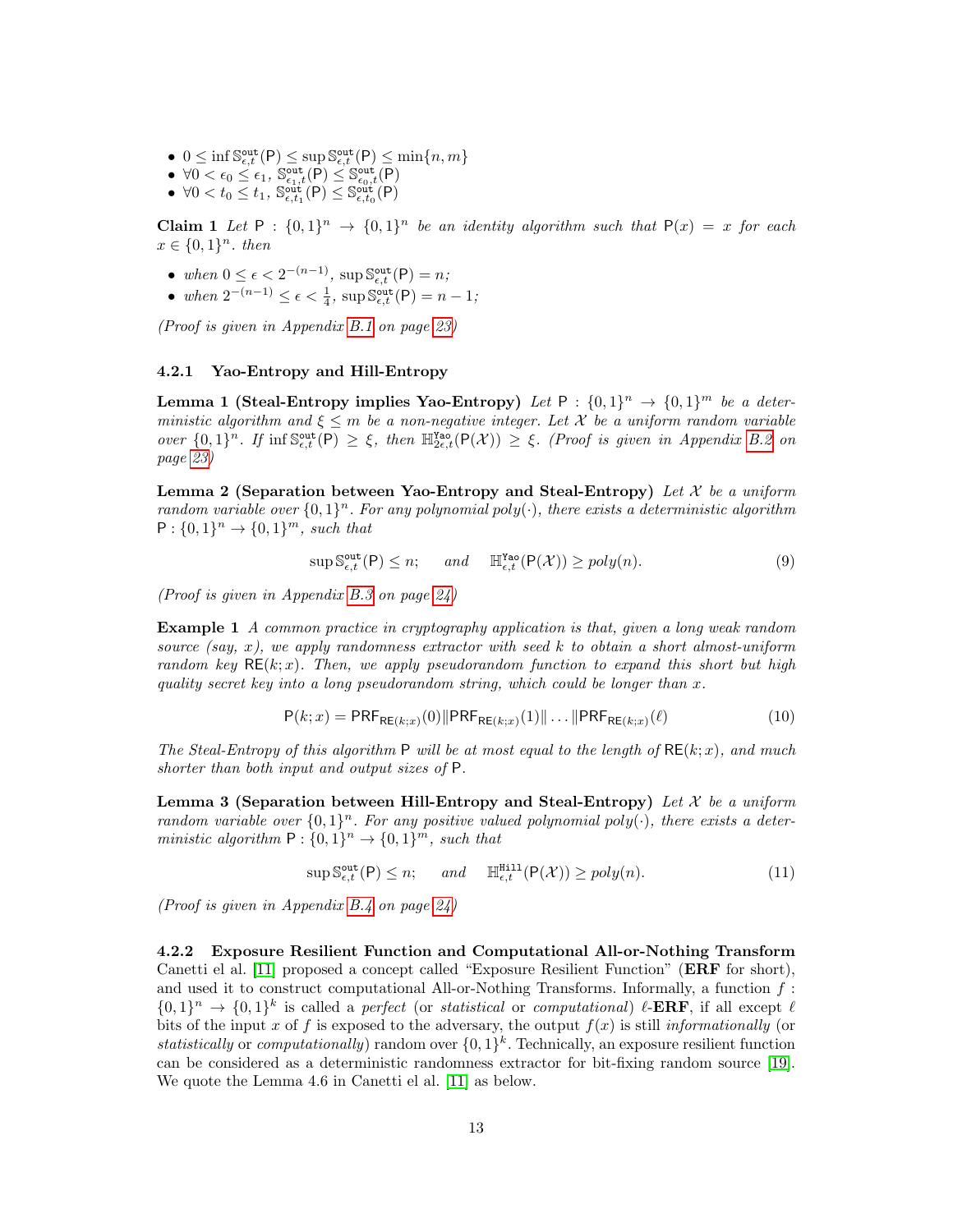Lemma 4 (Lemma 4.6 in Canetti el al. [\[11\]](#page-20-12)) Let  $n, \ell, m$  be any polynomially related quantities. Let f be any statistical  $\ell$ -**ERF** (i.e. exposure resilient function) mapping  $\{0,1\}^n$  to  $\{0,1\}^k$ with negligible statistical deviation  $\epsilon$ , for some k polynomially related to m. Let G be a pseudorandom generator stretching  $\{0,1\}^k$  to  $\{0,1\}^m$ . Then the function  $g(x) = G(f(x)) : \{0,1\}^n \to$  ${0,1}^m$  is a computational  $\ell$ -**ERF**.

Intuitively, in the above lemma, the statistical exposure resilient function  $f$  extracts a short high quality randomness  $f(x) \in \{0,1\}^k$  from a long but low quality random input x, and then extends the length of output using a standard cryptographically secure pseudorandom generator, such that the result function  $q$  will output longer pseudorandomness than the input length, even if all but  $\ell$  bits of the input x is exposed.

<span id="page-13-1"></span>**Lemma 5** For any positive-valued polynomial poly( $\cdot$ ) and any positive integer k, there exits a polynomial time computable function  $P: \{0,1\}^n \to \{0,1\}^m$ , such that

- P can be resilient to as large as  $poly(k)$  bits leakage under the formulation of exposure resilient function, precisely, P is a computational  $\ell$ -**ERF** with  $\ell = n - poly(k)$ ;
- P can be only resilient to as small as k bits leakage under the formulation of this paper, precisely, the steal-entropy in output is  $\sup \mathcal{S}_{\epsilon,t}^{\text{out}}(\mathsf{P}) \leq k$

(Proof is given in Appendix [B.5](#page-23-2) on page [24\)](#page-23-2)

#### 4.3 Steal-Entropy of an Algorithm in Input

Definition 6 (Steal-Entropy of an Algorithm in Input ) Let  $P: \{0,1\}^n \to \{0,1\}^m$  be a deterministic <sup>[16](#page-13-0)</sup> single-input algorithm. Let  $\epsilon \in [0, \frac{1}{4})$ . Let A be a t-adversary associated with a pair of algorithms (S, R), such that

- both the steal (or stealage) algorithm S and the recovery algorithm R are probabilistic algorithms within time t, and
- for any non-negative integer  $\ell$ , the steal algorithm

$$
\mathsf{S}^{\mathcal{O}(\mathsf{P}(x))}(\ell) \in \{0,1\}^{\leq \ell} \setminus \{\mathit{EmptyString}\}
$$

with oracle access to P, is allowed to observe all internal states during computation process of algorithm  $P$  upon an input x, and outputs at most  $\ell$  bits non-empty steal-message, and

• the recovery algorithm R takes as input the value  $P(x)$  and the steal-message generated by  $S(\ell)$ , and attempts to guess the value x.

We make the following definitions.

• We define the advantage of A against P w.r.t. input  $x \in \{0,1\}^n$  as below

$$
Adv_{\mathcal{A}(\ell),P}^{\text{in}}(x) = \Pr\left[\mathsf{R}\left(\mathsf{S}^{\mathcal{O}\left(y \leftarrow \mathsf{P}(x)\right)}(\ell), \ y\right) = x\right] \tag{12}
$$

where the probability is taken over all random coins of algorithms S and R.

• We say the infimum of Steal-Entropy in Input of algorithm  $P$  is at least  $\xi$ , denoted as inf  $\mathbb{S}_{\epsilon,t}^{in}(\mathsf{P}) \geq \xi$ , if for any t-adversary A, for any non-negative integer  $\ell \leq \xi$ ,

$$
\Pr_{x \stackrel{\mathcal{R}}{\leftarrow} \{0,1\}^n} \left[ \mathsf{Adv}_{\mathcal{A}(\ell),\mathsf{P}}^{\text{in}}(x) \le \frac{1}{2^{\xi-\ell}} + \epsilon \right] \ge 1 - \epsilon. \tag{13}
$$

<span id="page-13-0"></span><sup>&</sup>lt;sup>16</sup> When all random coins are treated as a part of input, any probabilistic algorithm will become deterministic.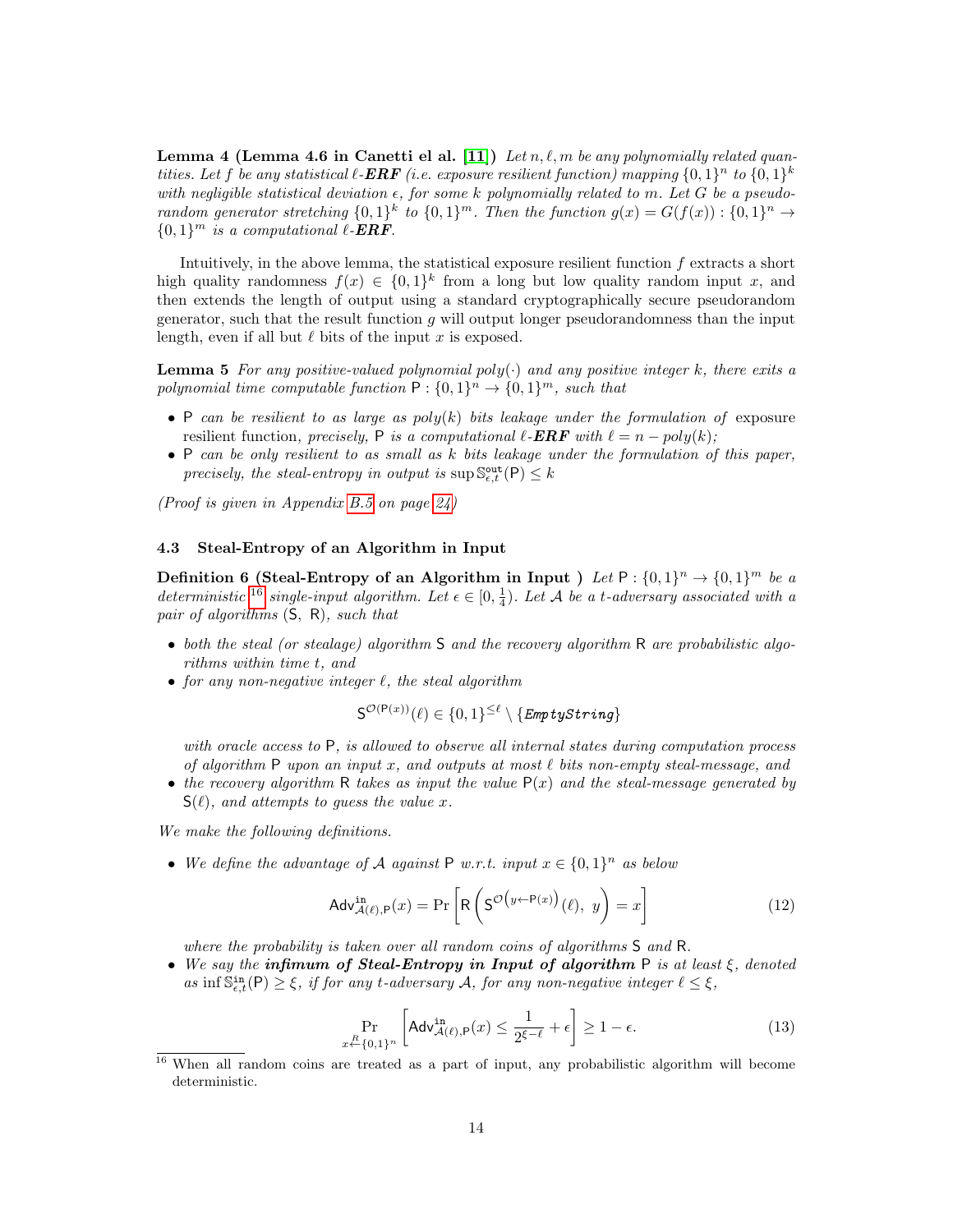• We say the supremum of Steal-Entropy in Input of algorithm  $P$  is at most  $\xi$ , denoted as  $\sup \mathcal{S}_{\epsilon,t}^{\text{in}}(\mathsf{P}) \leq \xi$ , if for some t-adversary  $\mathcal{A}$ ,

$$
\Pr_{\substack{R\\ \leftarrow \{0,1\}^n}} \left[ \mathsf{Adv}_{\mathcal{A}(\xi),\mathsf{P}}^{\text{in}}(x) \ge 1 - \epsilon \right] \ge 1 - \epsilon. \tag{14}
$$

• We say  $\mathbb{S}_{\epsilon,t}^{\text{in}}(\mathsf{P}_0) \geq \mathbb{S}_{\epsilon,t}^{\text{in}}(\mathsf{P}_1)$  (or equivalently  $\mathbb{S}_{\epsilon,t}^{\text{in}}(\mathsf{P}_1) \leq \mathbb{S}_{\epsilon,t}^{\text{in}}(\mathsf{P}_0)$ ), if the following two equations hold

x

$$
\inf \mathbb{S}_{\epsilon,t}^{\text{in}}(\mathsf{P}_0) \ge \inf \mathbb{S}_{\epsilon,t}^{\text{in}}(\mathsf{P}_1); \qquad \qquad \sup \mathbb{S}_{\epsilon,t}^{\text{in}}(\mathsf{P}_0) \ge \sup \mathbb{S}_{\epsilon,t}^{\text{in}}(\mathsf{P}_1). \tag{15}
$$

• We say  $\mathbb{S}_{\epsilon,t}^{\text{in}}(\mathsf{P}_0) \gg \mathbb{S}_{\epsilon,t}^{\text{in}}(\mathsf{P}_1)$  (or equivalently,  $\mathbb{S}_{\epsilon,t}^{\text{in}}(\mathsf{P}_1) \ll \mathbb{S}_{\epsilon,t}^{\text{in}}(\mathsf{P}_0)$ ), if the following equation holds

$$
\inf \mathbb{S}_{\epsilon,t}^{\text{in}}(\mathsf{P}_0) \ge \sup \mathbb{S}_{\epsilon,t}^{\text{in}}(\mathsf{P}_1). \tag{16}
$$

**Proposition 2** If P is an invertible algorithm, and the inverse algorithm  $P^{-1}$  has running time  $\leq t$ , then  $\inf \mathbb{S}_{\epsilon,t}^{\text{in}}(\mathsf{P}) = \sup \mathbb{S}_{\epsilon,t}^{\text{in}}(\mathsf{P}) = 0.$ 

When the encryption/decryption key is fixed, an encryption algorithm Enc is an invertible algorithm from plaintext to ciphertext. Before any information leakage, an adversary may have knowledge of the whole family  $\{Enc_k\}_{k\leftarrow KGen(1^{\lambda})}$  and do not know which one is picked from this family of permutation algorithms. By stealing the key  $k$ , an adversary is able to recover plaintext from ciphertext. This simple fact is summarized as below.

**Proposition 3** For any PPT encryption scheme (KGen, Enc, Dec) and for any key k generated by KGen, we have

$$
\sup \mathbb{S}_{\epsilon,t}^{\text{in}}(\text{Enc}_k) \le |k|, \text{ where } \epsilon = 0, \text{ and } t = poly(\cdot). \tag{17}
$$

#### 4.4 Discussion

An interesting question is to evaluate the steal-entropy for classical hard problems: factorization problem and discrete log problem, where thousands (say 2048) bits long key provides roughly 80 bits security level.  $P_{Fact}(p, q) = p \times q$  where both p and q are primes with equal bit-length.  $P_{Log}(x) = g^x \mod p$  where both g and p are public constants, p is a prime and g is a generator modulo p. Will the steal-entropy of these algorithm be closer to their key size (i.e. thousands) or security level (i.e. 80)? We leave it as an open problem.

#### 4.5 Strong Steal-Entropy in Input

<span id="page-14-1"></span>Informally, after stealing  $\ell$  bits arbitrary message, the adversary should be unable to output  $\ell + \Delta$  bits information about the secret value, and the amount of leakage amplification is at most  $\Delta$  bits.

Definition 7 (Strong Steal-Entropy of an Algorithm in Input)  $Let P: \{0,1\}^n \rightarrow \{0,1\}^m$ be a deterministic <sup>[17](#page-14-0)</sup> single-input algorithm. Let  $\epsilon \in [0, \frac{1}{4})$ . Let A be a t-adversary associated with a pair of algorithms  $(S, R)$ , such that

• both the steal (or stealage) algorithm S and the recovery algorithm R are probabilistic algorithms within time t, and

<span id="page-14-0"></span><sup>&</sup>lt;sup>17</sup> When all random coins are treated as a part of input, any probabilistic algorithm will become deterministic.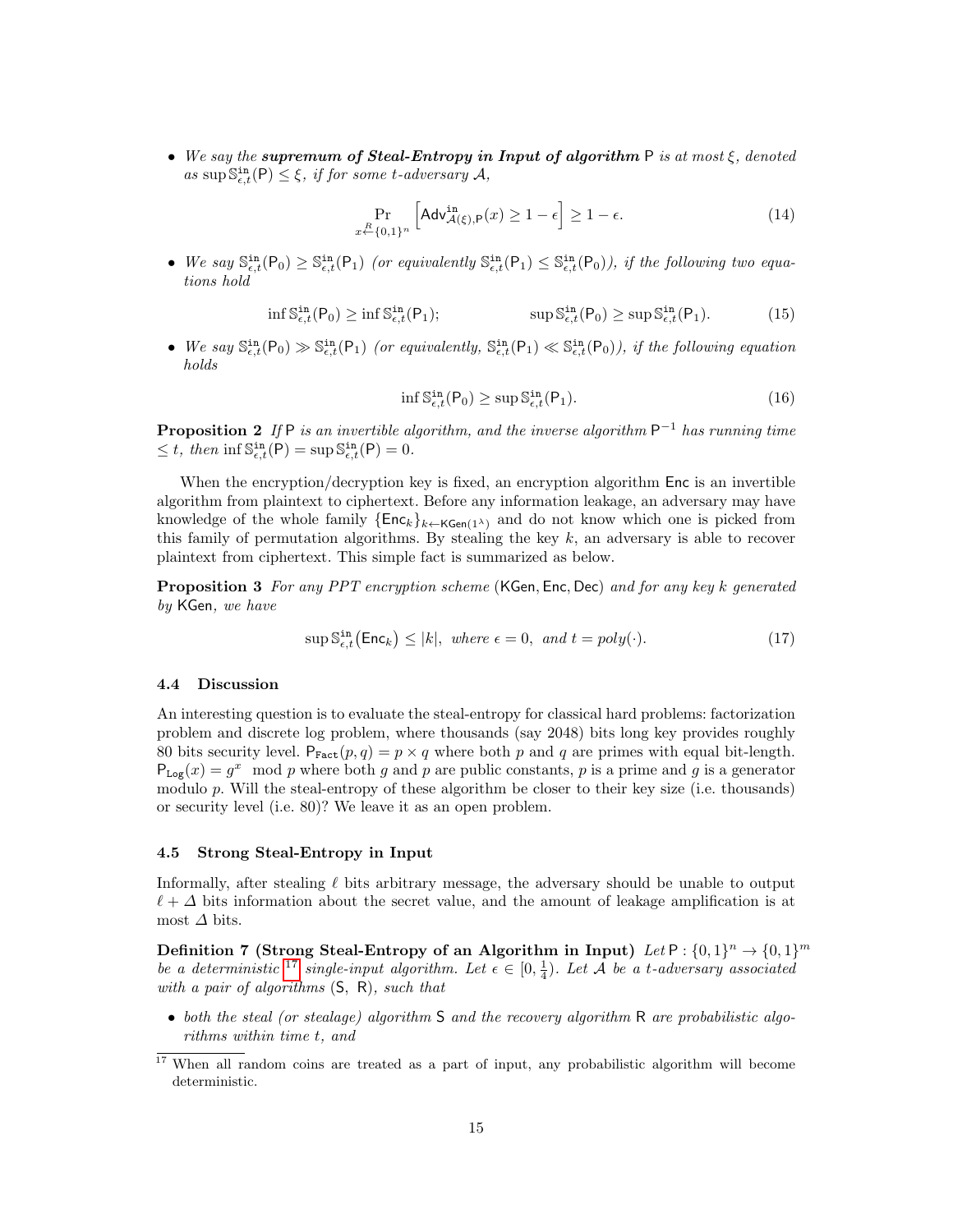• for any non-negative integer  $\ell$ , the steal algorithm

$$
\mathsf{S}^{\mathcal{O}(\mathsf{P}(x))}(\ell) \in \{0,1\}^{\leq \ell} \setminus \{\mathit{EmptyString}\}
$$

with oracle access to P, is allowed to observe all internal states during computation process of algorithm  $P$  upon an input x, and outputs at most  $\ell$  bits non-empty steal-message, and

• the recovery algorithm R takes 2 inputs: (1) the steal-message generated by  $S(\ell)$ , and (2) the value  $P(x)$ , and outputs two values: (1)  $\bar{x} \in \{0,1\}^n$ , which is a guess of x, and (2) a subset of indices  $\mathbf{I}_x \subset [1, n]$ .

We introduce the following definitions.

• For any adversary  $A$  with steal algorithm  $S$  and recovery algorithm  $R$ , let us define the set  $\mathbf{G}_{\texttt{msg}}$  of good steal-message as below

$$
\mathbf{G}_{\text{msg}}^{\text{R}}(\ell,\Delta,x,\beta) \stackrel{\text{def}}{=} \begin{cases} (\bar{x},\mathbf{I}) \leftarrow \text{R}(\text{Msg},\text{P}(x)); \\ \text{Msg} \in \{0,1\}^{\leq \ell} : |\mathbf{I}| \geq \ell + \Delta; \\ \forall i \in \mathbf{I}, \Pr[\bar{x}[i] = x[i]] \geq \beta \end{cases}
$$
(18)

where the probability is taken over the random coins of R.

• Similarly, let us define the set  $\mathbf{G}_x$  of good input x as below

$$
\mathbf{G}_{\mathbf{x}}^{\mathsf{S},\mathsf{R}}(\ell,\Delta,\alpha,\beta) \stackrel{\text{def}}{=} \left\{ x \in \{0,1\}^n : \Pr[\mathsf{S}^{\mathcal{O}(\mathsf{P}(x))}(\cdot) \in \mathbf{G}_{\mathtt{msg}}^{\mathsf{R}}(\ell,\Delta,x,\beta)] \ge \alpha \right\} \tag{19}
$$

where the probability is taken over the random coins of S.

• We say the supremum of Strong Steal-Entropy in Input of algorithm  $P$  is at most  $\xi$ , denoted as sup  $\mathbb{S}_{\epsilon,t}^{\sin}(\mathsf{P}) \leq \xi$ , if for some t-adversary  $\mathcal{A} = (\mathsf{S}, \mathsf{R})$ ,

$$
\Pr_{x \in_R \{0,1\}^n} [x \in \mathbf{G}_x^{\mathbf{S},\mathbf{R}}(\xi, \varsigma(\xi, \epsilon) + 1 - \ell, 1 - \epsilon, 1 - \epsilon)] \ge 1 - \epsilon
$$
\n(20)

where function  $\varsigma(\cdot,\cdot)$  is defined as below <sup>[18](#page-15-0)</sup>

<span id="page-15-3"></span><span id="page-15-2"></span><span id="page-15-1"></span>
$$
\varsigma(\ell,\epsilon) \stackrel{\text{def}}{=} \begin{cases} \ell, & \text{if } 0 \le \epsilon < 2^{-(\ell-1)} \\ \ell+1, & \text{if } 2^{-(\ell-1)} \le \epsilon < \frac{1}{4}. \end{cases} \tag{21}
$$

• Let  $\epsilon \geq \lambda^{-c}$  where c could be any positive integer. We say the **infimum of Strong Steal-Entropy in Input of algorithm** P is at least  $\xi$ , denoted as  $\inf \mathbb{S}_{\epsilon,t}^{\sin}(\mathsf{P}) \geq \xi$ , if for any t-adversary  $\mathcal{A} = (\mathsf{S}, \mathsf{R})$ , for any  $\ell$  with  $\varsigma(\ell, \epsilon) = \ell + 1 < \xi$ ,

$$
\Pr_{x \in_R \{0,1\}^n} [x \in \mathbf{G}_x^{\mathsf{S},\mathsf{R}}(\ell,\varsigma(\ell,\epsilon) + 1 - \ell, 0.5 + \epsilon, 0.5 + \epsilon)] \le 0.5 + \operatorname{negl}(\lambda),\tag{22}
$$

where  $\lambda$  is the security parameter, and negl( $\cdot$ ) denotes some negligible function.

• We say  $\mathbb{S}_{\epsilon,t}^{\sin}(\mathsf{P}_0) \geq \mathbb{S}_{\epsilon,t}^{\sin}(\mathsf{P}_1)$  (or equivalently  $\mathbb{S}_{\epsilon,t}^{\sin}(\mathsf{P}_1) \leq \mathbb{S}_{\epsilon,t}^{\sin}(\mathsf{P}_0)$ ), if the following two equations hold

$$
\inf \mathbb{S}_{\epsilon,t}^{\sin}(\mathsf{P}_0) \ge \inf \mathbb{S}_{\epsilon,t}^{\sin}(\mathsf{P}_1); \qquad \qquad \sup \mathbb{S}_{\epsilon,t}^{\sin}(\mathsf{P}_0) \ge \sup \mathbb{S}_{\epsilon,t}^{\sin}(\mathsf{P}_1). \tag{23}
$$

<span id="page-15-0"></span><sup>&</sup>lt;sup>18</sup> The reason behind the definition of  $\zeta(\ell, \sigma)$  (i.e. Equation [21\)](#page-15-1) is in our proof of Claim [1.](#page-12-0) Informally speaking, some steal algorithm  $S(\ell)$  is able to convey almost  $\ell + 1$  bits message to R algorithm, since  $|\{0,1\}^{\leq \ell}| \approx |\{0,1\}^{\ell+1}|$ . When the error bound  $\epsilon \geq 2^{-(\ell-1)}$ , we do not care the difference between such "almost"  $\ell + 1$  bits message and actual  $\ell + 1$  bits message.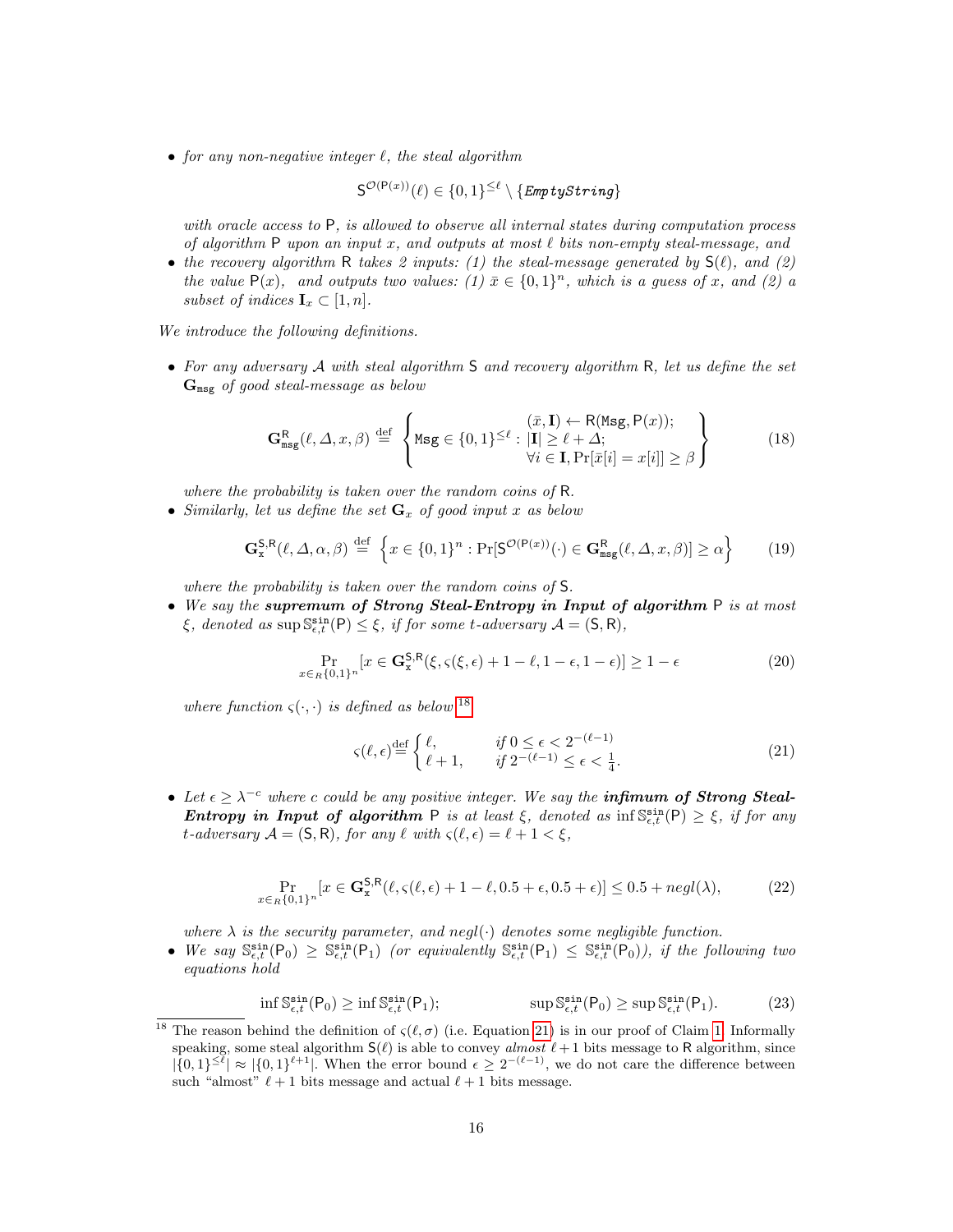• We say  $\mathbb{S}_{\epsilon,t}^{\sin}(\mathsf{P}_0) \gg \mathbb{S}_{\epsilon,t}^{\sin}(\mathsf{P}_1)$  (or equivalently,  $\mathbb{S}_{\epsilon,t}^{\sin}(\mathsf{P}_1) \ll \mathbb{S}_{\epsilon,t}^{\sin}(\mathsf{P}_0)$ ), if the following equation holds

$$
\inf \mathbb{S}_{\epsilon,t}^{\sin}(\mathsf{P}_0) \ge \sup \mathbb{S}_{\epsilon,t}^{\sin}(\mathsf{P}_1). \tag{24}
$$

<span id="page-16-1"></span>**Lemma 6 (Amplification)** If there exists some t-adversary  $A_0 = (S_0, R_0)$ , such that for any positive integer c, and for any  $\epsilon \geq \lambda^{-c}$ , we have

$$
\Pr_{x \in_R \{0,1\}^n} [x \in \mathbf{G}_x^{\mathsf{S}_0, \mathsf{R}_0}(\ell, \varsigma(\ell, \epsilon) + 1 - \ell, 0.5 + \epsilon, 0.5 + \epsilon)] \ge \mu
$$
\n(25)

then there exists some  $t \cdot \Theta(1/\epsilon)$ -adversary  $\mathcal{A}_1 = (S_1, R_1)$ , such that

$$
\Pr_{x \in R\{0,1\}^n} [x \in \mathbf{G}_x^{\mathsf{S}_1,\mathsf{R}_1}(\ell,\varsigma(\ell,\epsilon) + 1 - \ell, 1 - negl(\lambda), 1 - negl(\lambda))] \ge \mu
$$
\n(26)

where  $\lambda$  is the security parameter and negl( $\cdot$ ) denotes some negligible function. (The proof is given in Appendix [B.6](#page-23-3) on page [24\)](#page-23-3)

Definition 8 (Strong Steal-Entropy Rate in Input) Let  $P: \{0,1\}^n \rightarrow \{0,1\}^m$  be a deterministic single-input algorithm. We define the infimum and supremum of steal-entropy rate of algorithm P as

$$
\mu^{\perp} \stackrel{\text{def}}{=} \frac{\inf \mathbb{S}_{\epsilon,t}^{\sin}(\mathsf{P})}{n}; \qquad \mu^{\top} \stackrel{\text{def}}{=} \frac{\sup \mathbb{S}_{\epsilon,t}^{\sin}(\mathsf{P})}{n} \tag{27}
$$

(Note that this is a counterpart notion of "entropy rate" or "leakage rate".)

<span id="page-16-2"></span>Theorem 7 (Separation between Steal-Entropy and Strong Steal-Entropy) There exists a constant  $c > 0$ , such that for any positive integer N, we can construct an algorithm P, such that  $\sup_{\epsilon,t} \mathbb{S}_{\epsilon,t}^{\sin}(\mathsf{P}) \leq c$  and  $\inf_{\epsilon,t} \mathbb{S}_{\epsilon,t}^{\sin}(\mathsf{P}) \geq N$ . (Proof is given in Appendix [B.7\)](#page-24-0)

4.5.1 All-or-Nothing Transform: Rivest's Package Transform To be self-contained, we quote the All-or-Nothing Transform, called "Package Transform", proposed by Rivest [\[29\]](#page-21-6) in Appendix [A.1](#page-21-12) on page [22.](#page-21-12)

On one side, our approach is similar to All-or-Nothing Transform proposed by Rivest [\[29\]](#page-21-6), in the sense that we also hide a small portion of ciphertext. Without full knowledge of all ciphertext, it is hard to understand the plaintext. However, on the other hand, an essential difference between our approach and All-or-Nothing Transform (e.g [\[29\]](#page-21-6)) is that our formulation allows leakage of any  $\leq \ell$  bits (possibly aggregated) message, and the value of  $\ell$  could be larger than secret key size. Under such strong leakage setting, the above Package Transform method by Rivest [\[29\]](#page-21-6) is trivially vulnerable.

<span id="page-16-3"></span>Lemma 8 Package Transform algorithm by Rivest [\[29\]](#page-21-6) has very small strong steal-entropy in input. Precisely, let PkgTr denote the Package Transform algorithm, we have:

- $\sup \mathbb{S}_{\epsilon,t}^{\sin}(\mathsf{PkgTr}) \leq |K'|$
- The strong steal-entropy rate in input of the Package Transform, defined as  $\mu^{\top} \stackrel{\text{def}}{=} \frac{\sup_{s \in i,t} (\text{PkgTr})}{n}$  $1/\Theta(n)$  is approaching to zero, when the input size n approaching to infinity.

(Proof is given in Appendix [B.8](#page-24-1) on page [25\)](#page-24-1)

# <span id="page-16-0"></span>5 Our Proposed Encryption (or Encoding) Scheme

We will describe our proposed encryption scheme in two steps following a modular design.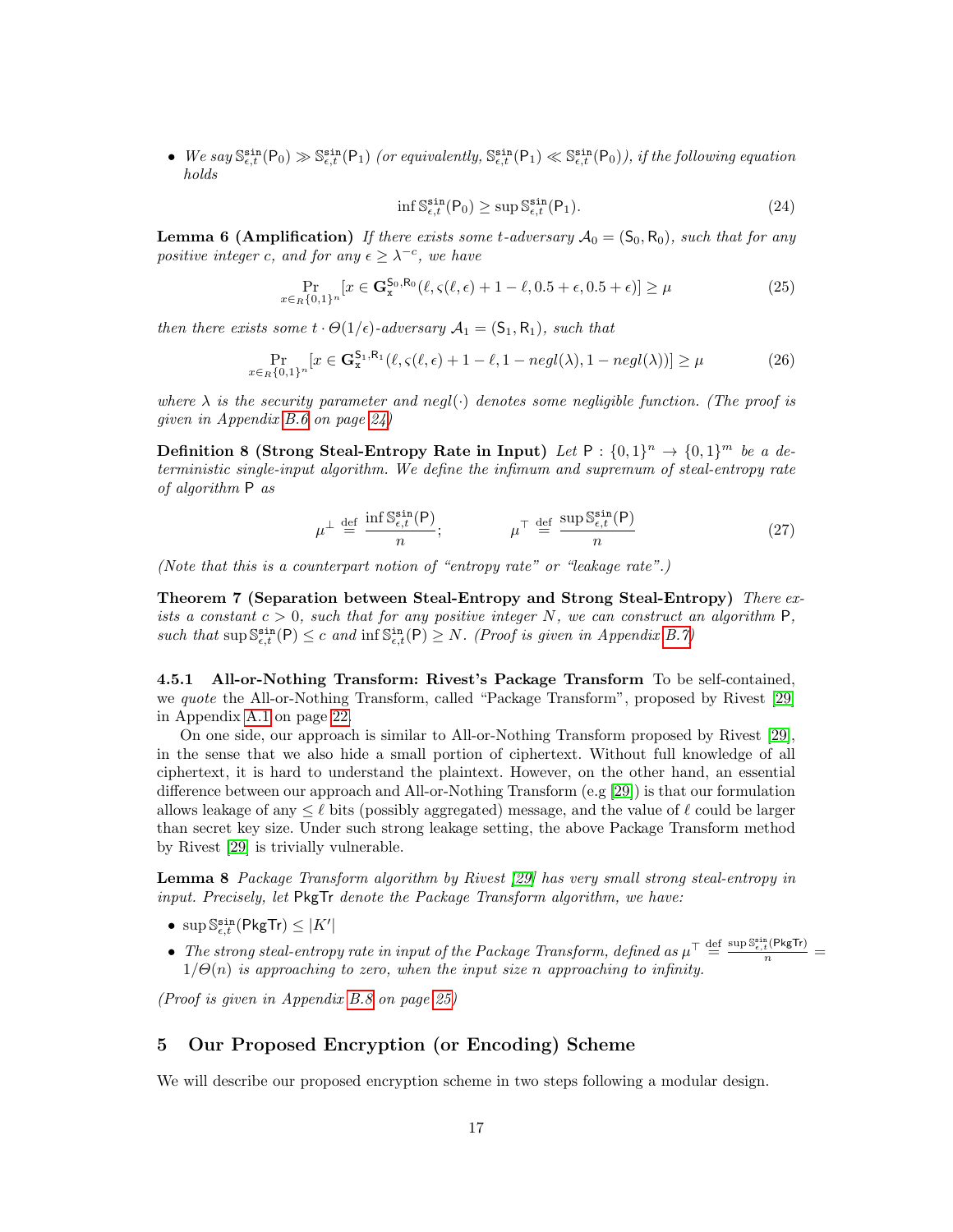#### 5.1 Our Steal-Resilient Encryption (or Encoding) Scheme

<span id="page-17-2"></span>Definition 9 (Steal-Resilient Encryption/Encoding)  $Let \Phi =$  (KeyGen, Encrypt, Decrypt) be a length-preserving encryption scheme. Let algorithm  $\text{SUFFIX}_{\Phi}$  be defined as below

$$
SUFFIX_{\Phi}(k; x) = C_1, \text{ where } k := \text{KeyGen}(1^{\lambda})
$$
  
and  $C_0 || C_1 := \text{Encrypt}(k; x) \text{ and } | C_1 | = \tau | C_0 |.$  (28)

Let n denote the length of plaintext. We say  $\Phi$  is a  $\delta(n)$ -steal-resilient encryption scheme with split-factor  $\tau$ , if the algorithm SUFFIX<sub> $\Phi$ </sub> has infimum of strong steal-entropy rate  $\mu^{\perp}$  =  $\frac{\inf S_{\epsilon,t}^{\sin t}(\text{SUFFIX-}\epsilon)}{n} \geq \delta(n)$ , where  $\delta(n) \in [0,1]$  with 1 meaning the best and 0 meaning the worst,  $t = O(\overset{\circ}{p} o l y(\lambda)), \text{ and } \epsilon \geq \lambda^{-c} \text{ for some positive integer } c.$ 

We remark that, under our definition, most existing encryption schemes (including any existing block cipher under any existing mode of operation, and All-or-Nothing Transform by Rivest [\[29\]](#page-21-6), and Leakage resilient encryption <sup>[19](#page-17-0)</sup> [\[26,](#page-21-1)[2](#page-20-1)[,18,](#page-20-18)[32,](#page-21-13)[1](#page-20-19)[,15](#page-20-20)[,36\]](#page-21-14)) are poorly  $\delta(n)$ -steal resilient encryption with  $\delta(n) = 1/\Theta(n)$  approaching to zero when n approaches to infinity.

We found that the linear transformation with Vandermonde matrix is a good steal-resilient encryption scheme. Let  $\rho$  be some positive integer (e.g. 8 or 16 or 32) and  $GF(2^{\rho})$  be a finite field with order  $2^{\rho}$ .

We construct an encryption scheme  $\Phi_0 =$  (KeyGen, Encrypt, Decrypt) as below.  $\varPhi_0$ .KeyGen $(1^\lambda)\to{\mathbf M}$ 

- 1. Randomly choose a  $\zeta \cdot (1+\tau)$  by  $\zeta \cdot (1+\tau)$  Vandermonde matrix <sup>[20](#page-17-1)</sup>, and denote its transpose matrix as  $\mathbf{M} = (M_{i,j})_{i,j \in [1,\zeta\cdot(1+\tau)]}$ , where  $M_{i,j} = \alpha_j^i \in GF(2^{\rho}) \setminus \{0\}$ . The inverse of matrix M exists and is denoted as  $M^{-1}$ .
- 2. Output M.

 $\Phi_0$ . Encrypt $(\mathbf{M};\boldsymbol{x})$ , where  $\mathbf{M}$  is a  $\zeta\cdot(1+\tau)$  by  $\zeta\cdot(1+\tau)$  matrix and  $\boldsymbol{x}\in GF(2^\rho)^{\zeta\cdot(1+\tau)}$  is a row vector of dimension  $\zeta \cdot (1+\tau)$  (equivalently, 1 by  $\zeta \cdot (1+\tau)$  matrix)

- 1. Compute product  $y := x \times M^{-1}$  of two matrix x and  $M^{-1}$ .
- 2. Treat  $\bf{v}$  as a bit string with length  $(1 + \tau)\rho\zeta$  bits, which is the concatenation of  $\zeta(1 + \tau)$ number of ordered  $\rho$ -bits finite field elements.
- 3. Let  $y_0$  be the prefix of y with length equal to  $\rho \zeta$  bits.
- 4. Let  $y_1$  be the suffix of y with length equal to  $\tau \rho \zeta$  bits.
- 5. Output  $(\mathbf{y}_0, \mathbf{y}_1)$ .

 $\Phi_0$ .Decrypt $(\mathbf{M};\boldsymbol{y}_0,\boldsymbol{y}_1)$ 

- 1. Let  $y$  be the concatenation of  $y_0$  and  $y_1$ .
- 2. Parse bit-string y as a row vector of dimension  $\zeta(1+\tau)$  where each vector element is from  $GF(2^{\rho}).$
- 3. Compute matrix product  $x := y \times M$ .
- 4. Output x.

<span id="page-17-0"></span><sup>&</sup>lt;sup>19</sup> We remark that some of these cited leakage resilient cryptography works actually propose leakage resilient pseudorandom generator/functions, instead of an encryption scheme. These pseudorandom generator/functions can be converted into encryption scheme using classical methods. These resulting encryption schemes will be a poor steal-resilient encryption.

<span id="page-17-1"></span><sup>&</sup>lt;sup>20</sup> The matrix row/column index starts with either zero or one, makes no essential difference to the property of Vandermonde matrix.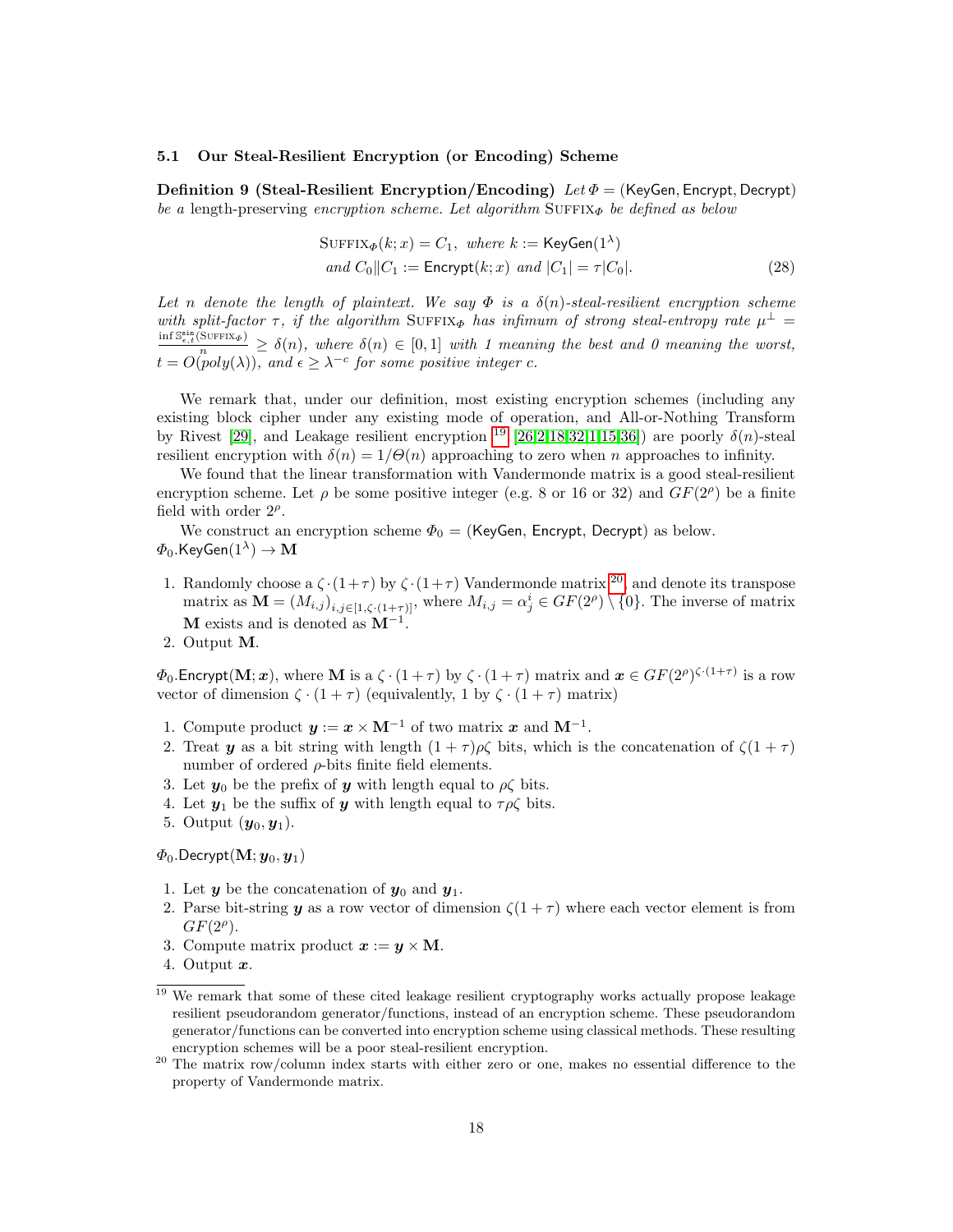We remark that, any linear transformation with an invertible matrix could constitute an information dispersal algorithm [\[27\]](#page-21-5), but is unlikely a steal-resilient encryption.

Our experiments in a Macbook Pro Laptop with Intel i5 CPU (purchased in 2014) show that the encryption or decryption can be done in 0.037 seconds (about 21 megabytes per second) with a single CPU core when dimension of M is 12800 and  $\rho = 16, \tau = 31$ ; and in 0.149 seconds when dimension is 25600 and  $\rho = 16, \tau = 63$ .

<span id="page-18-1"></span>**Theorem 9** Let  $x := y \times M$  be as stated in the above scheme. Then x follows  $(\zeta, \rho)$ -Blockwise-Uniform distribution, as defined in Definition [1](#page-9-3) on page [10.](#page-9-3) More precisely, parse  $x$  as a sequence of elements  $(x_1, x_2, \dots, x_i, \dots, x_{\zeta(1+\tau)})$  with each element  $x_i \in GF(2^{\rho})$ . If the last  $\tau \cdot \zeta$ elements of y is given and fixed, and the first  $\zeta$  elements of y uniformly distributes over  $\{0,1\}^{\rho\zeta}$ , then any tuple of  $\zeta$  elements  $(\cdots, x_{i_j}, \cdots)_{j \in [1,\zeta]},$  with distinct indices  $i_j$ 's, will have exactly  $\rho \cdot \zeta$ bits Shannon-Entropy (i.e. the Shannon-Entropy rate is 1).

*Proof.* Since  $x := y \times M$ , we have

$$
x_i = \langle \mathbf{y}, \ \mathbf{M}_i \rangle \in GF(2^{\rho}), \forall i \in [1, (1+\tau)\zeta] \left( \cdots x_{i_j} \cdots \right)_{j \in [1,\zeta]} = \mathbf{y} \times \left( \cdots \mathbf{M}_{i_j} \cdots \right)_{j \in [1,\zeta]} \tag{29}
$$

where  $M_i$  denotes the column vector of the *i*-th column of matrix M. Furthermore, we can derive

<span id="page-18-0"></span>
$$
\left(\cdots x_{i_j}\cdots\right)_{j\in[1,\zeta]} = \text{PREFIX}(\boldsymbol{y},\zeta) \times \left(\cdots \text{PREFIX}\left(\boldsymbol{M}_{i_j},\zeta\right)\cdots\right)_{j\in[1,\zeta]} + \boldsymbol{z},\tag{30}
$$

where  $\text{PREFIX}(\bm{y},\zeta)$  (respectively,  $\text{PREFIX}(\bm{M}_{i_j},\zeta)$  ) denotes the vector of the first  $\zeta$  elements from  $y$  (respectively,  $M_{i_j}$  ), and  $z$  is some constant vector. Since  $M$  is the transpose of Vandermonde matrix, the resulting matrix  $(\cdots$  PREFIX  $(M_{i_j}, \zeta) \cdots)_{j \in [1,\zeta]}$  will also be the transpose of another Vandermonde matrix. Note that  $PREFIX(\boldsymbol{y},\zeta)$  is uniformly distributed over  $\{0,1\}^{\rho\zeta}$ , due to property of Vandermonde matrix, it is straightforward that the left hand side  $(\cdots x_{i_j} \cdots)_{j \in [1,\zeta]}$  of Equation [30](#page-18-0) is uniformly distributed over  $\{0,1\}^{\rho \zeta}$ , as desired.

<span id="page-18-3"></span>**Corollary 10** The proposed scheme  $\Phi_0$  is a  $\delta(n)$ -steal-resilient encryption, with  $\delta(n) = \frac{1}{\rho(\tau+1)}$ independent on plaintext length  $n = \rho \zeta(1 + \tau)$ , and inf  $\mathbb{S}_{\epsilon,t}^{\sin}(\text{SUFFIX}_{\Phi_0}) \geq \zeta$ . We remark that both  $\rho$  and  $\tau$  are system parameters independent on plaintext length n. (Proof is given in Appendix [B.9](#page-25-0) on page [26\)](#page-25-0)

We observe that, in the proof of Theorem [9,](#page-18-1) we only require the first  $\zeta$  rows of matrix M satisfy the special Vandermonde matrix property. Therefore, we could simply tweak the rest rows of matrix **M**, in order to speed up the decryption performance.

<span id="page-18-2"></span>**Corollary 11** In algorithm  $\Phi_0$ . Key Gen, change the last  $\tau \zeta$  rows of matrix M to a sparse matrix, such that **M** is still invertible. Then the resulting variant version of  $\Phi_0$  is still  $\delta(n)$ -steal-resilient encryption, with  $\delta(n) = \frac{1}{\rho(\tau+1)}$ , where  $n = \rho \zeta(1+\tau)$ .

The above Corollary [11](#page-18-2) actually separates our notion from secret-sharing scheme: After the tweak in the above corollary, the resulting scheme is no longer a secret sharing scheme.

#### 5.2 Combine Steal-Resilient Encryption and Semantic Secure Encryption

We wish to combine both of the advantage of Steal-Resilient Encryption in leakage setting, and the advantage of semantic secure encryption in standard adaptive chosen message/plaintext attack setting (CCA2/CPA2).

Let  $\Phi_0$  be the steal-resilient encryption scheme defined above. Let  $\Phi_1$  be a given semanticsecure encryption scheme (precisely, CTR mode of a semantic secure block cipher). Eventually, our encryption scheme  $\Phi_2$  is defined as below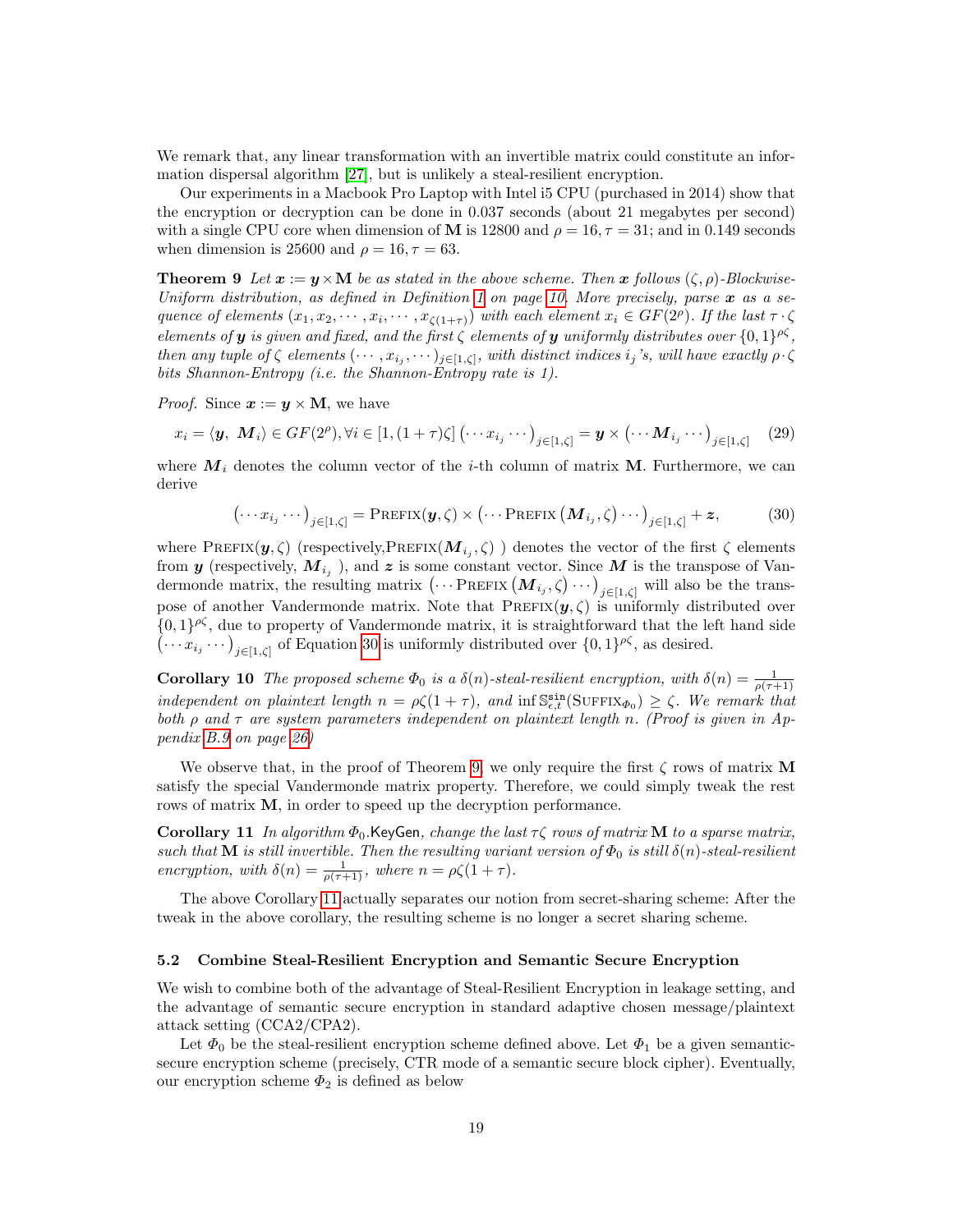- $\Phi_2$ .KeyGen $(1^{\lambda}) \leftarrow (k, k_0, k_1)$ :
	- 1. Compute key  $\mathbf{M} \leftarrow \Phi_0$ . Key Gen $(1^{\lambda})$ .
	- 2. Compute key  $k \leftarrow \Phi_1$ .KeyGen $(1^{\lambda})$ .
	- 3. Output  $(k, M)$ .
- $\Phi_2$ . Encrypt $(k, \mathbf{M}; \text{Msg}) \rightarrow (\text{C}_0, \text{C}_1)$ 
	- 1. Encrypt plaintext Msg using semantic secure encryption to obtain ciphertext Ctx  $\leftarrow$  $\Phi_1$ . Encrypt $(k; \texttt{Msg})$ .
	- 2. Split the ciphertext Ctx into two shares using steal-resilient encryption  $(C_0, C_1)$   $\leftarrow$  $\Phi_0$ . Encrypt $(M; Ctx)$ .
	- 3. Output  $(C_0, C_1)$ .
- $\Phi_2$ .Dec(k, M;  $C_0$ ,  $C_1$ )
	- 1. Merge the two shares  $C_0$  and  $C_1$  as ciphertext  $\mathtt{Ctx} \leftarrow \Phi_0$ . Decrypt $(M; C_0, C_1)$ .
	- 2. Decrypt Ctx as Msg  $\leftarrow \Phi_1$ .Decrypt $(k;\texttt{Ctx})$ .
	- 3. Output Msg.

We remark that, in our proposed scheme, for large input size,  $\Phi_1$  can run in CTR mode and  $\Phi_0$  can run over every  $\rho \zeta(1+\tau)$ -bit segment in ciphertext of  $\Phi_1$  independently.

**Theorem 12** Let  $\Phi_2$  be the proposed encryption scheme by combining a steal-resilient encryption  $\Phi_0$  and a semantic secure encryption  $\Phi_1$ . Then  $\Phi_2$  is semantic-secure in standard model, and is  $\delta(n)$ -steal-resilient encryption with split-factor  $\tau$  in our leakage-model, where  $1/\delta(n) = \rho(\tau + 1) + O(1).$ 

*Proof (Sketch Proof)*. The semantic security of  $\Phi_2$  is simply implied by the semantic security of  $\Phi_1$ , we omit the details. Since the result of blockwise uniform distribution XOR another independent distribution (i.e. the pseudorandom bit-sequence generated using the CTR mode of block cipher  $\Phi_1$ ) is still blockwise uniform distribution,  $\Phi_0$  is  $\delta(n)$ -steal-resilient encryption implies that  $\Phi_2$  is  $\delta(n)$ -steal-resilient encryption, too.

# <span id="page-19-0"></span>6 Conclusion

In this work, we proposed a new and strong leakage setting, a novel notion of computational entropy, and a construction to achieve higher security against strong leakage. We separated our new notion from several relevant existing concepts, including Yao-Entropy, Hill-Entropy, Allor-Nothing Transform, Exposure Resilient Function. Unlike most of previous leakage resilient cryptography works which focused on defeating side-channel attacks, we opened a new direction to study how to defend against backdoor (or Trojan horse) and covert channel attacks.

# Acknowledgment

The first author is supported by the National Research Foundation, Prime Minister's Office, Singapore under its Corporate Laboratory@University Scheme, National University of Singapore, and Singapore Telecommunications Ltd. The second author is supported by the National Research Foundation (NRF), Prime Minister's Office, Singapore, under its National Cybersecurity R&D Programme (Award No. NRF2014NCR-NCR001-31) and administered by the National Cybersecurity R&D Directorate.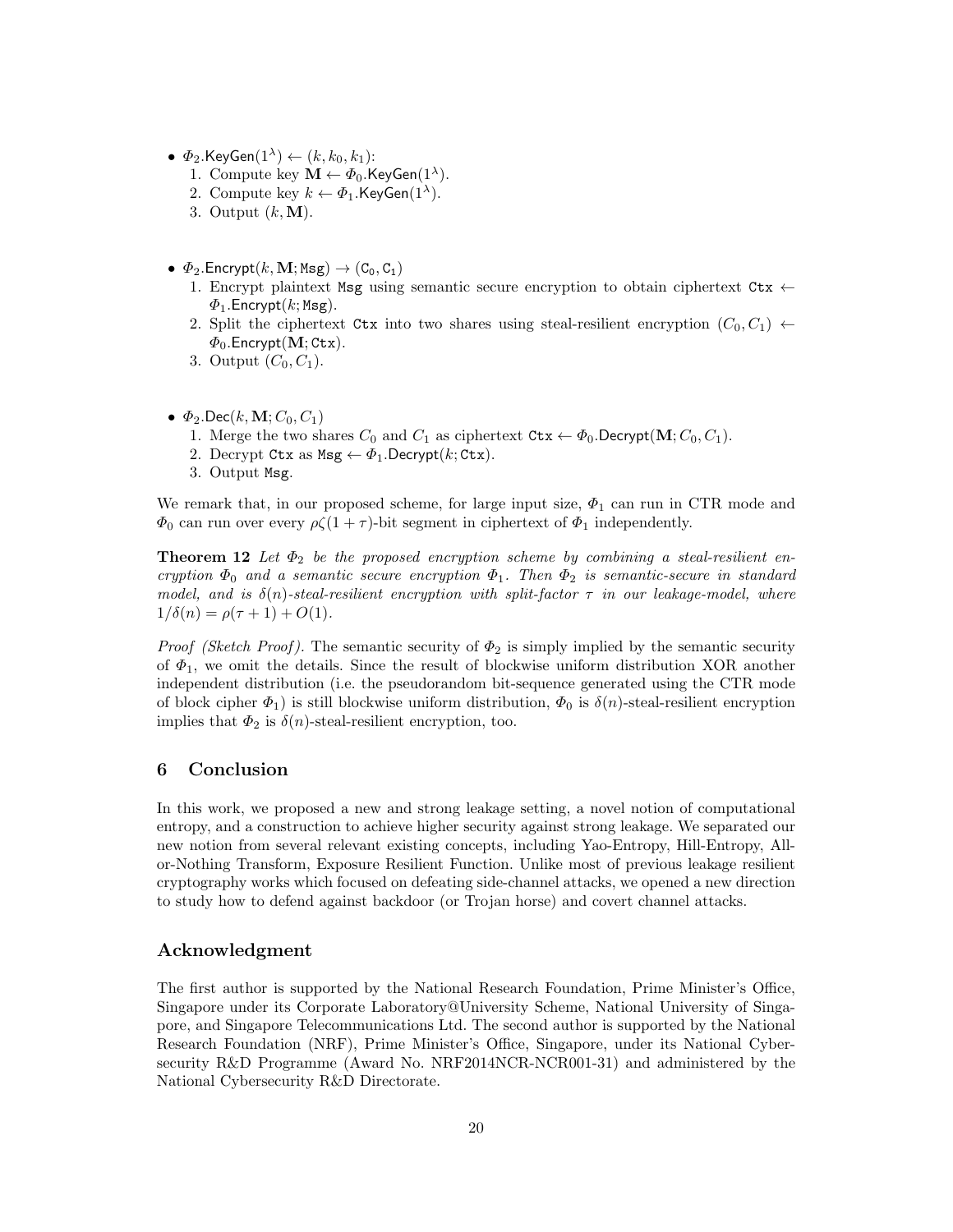# References

- <span id="page-20-19"></span>1. Abdalla, M., Bela¨ıd, S., Fouque, P.A.: Leakage-resilient symmetric encryption via re-keying. In: Proceedings of the 15th International Conference on Cryptographic Hardware and Embedded Systems. pp. 471–488. CHES'13 (2013)
- <span id="page-20-1"></span>2. Alwen, J., Dodis, Y., Wichs, D.: Leakage-resilient public-key cryptography in the bounded-retrieval model. In: Proceedings of the 29th Annual International Cryptology Conference on Advances in Cryptology. pp. 36–54. CRYPTO '09, Springer-Verlag, Berlin, Heidelberg (2009), [http://dx.doi.](http://dx.doi.org/10.1007/978-3-642-03356-8_3) [org/10.1007/978-3-642-03356-8\\_3](http://dx.doi.org/10.1007/978-3-642-03356-8_3)
- <span id="page-20-0"></span>3. Alwen, J., Dodis, Y., Wichs, D.: Survey: Leakage Resilience and the Bounded Retrieval Model. In: Proceedings of the 4th International Conference on Information Theoretic Security. pp. 1–18. ICITS'09 (2010)
- <span id="page-20-15"></span>4. A.N.Kolmogorov: On tables of random numbers 207, 387–395 (November)
- <span id="page-20-8"></span>5. Barak, B., Goldreich, O., Impagliazzo, R., Rudich, S., Sahai, A., Vadhan, S., Yang, K.: On the (Im)Possibility of Obfuscating Programs. J. ACM 59(2), 6:1–6:48 (2012)
- <span id="page-20-16"></span>6. Barak, B., Shaltiel, R., Wigderson, A.: Computational Analogues of Entropy. In: Approximation, Randomization, and Combinatorial Optimization.. Algorithms and Techniques. pp. 200–215 (2003)
- <span id="page-20-5"></span>7. Barwell, G., Martin, D.P., Oswald, E., Stam, M.: Authenticated encryption in the face of protocol and side channel leakage. Cryptology ePrint Archive, Report 2017/068 (2017), [https://eprint.](https://eprint.iacr.org/2017/068) [iacr.org/2017/068](https://eprint.iacr.org/2017/068)
- <span id="page-20-4"></span>8. Barwell G., Martin D.P., O.E.S.M.: Authenticated encryption in the face of protocol and side channel leakage. In: Advances in Cryptology – ASIACRYPT 2017. pp. 693–723 (2017)
- <span id="page-20-14"></span>9. Ben Othman, J., Mokdad, L.: Enhancing Data Security in Ad Hoc Networks Based on Multipath Routing. Journal of Parallel and Distributed Computing 70, 309–316 (2010)
- <span id="page-20-7"></span>10. Bronchain, O., Dassy, L., Faust, S., Standaert, F.X.: Implementing trojan-resilient hardware from (mostly) untrusted components designed by colluding manufacturers. In: Proceedings of the 2018 Workshop on Attacks and Solutions in Hardware Security. pp. 1–10. ASHES '18, ACM, New York, NY, USA (2018), <http://doi.acm.org/10.1145/3266444.3266447>
- <span id="page-20-12"></span>11. Canetti, R., Dodis, Y., Halevi, S., Kushilevitz, E., Sahai, A.: Exposure-resilient Functions and All-or-nothing Transforms. In: Proceedings of the 19th International Conference on Theory and Application of Cryptographic Techniques. pp. 453–469. EUROCRYPT'00 (2000)
- <span id="page-20-13"></span>12. Daemen, J., Rijmen, V.: The Design of Rijndael: AES - The Advanced Encryption Standard (2002)
- <span id="page-20-10"></span>13. Daniel Apon, Yan Huang, J.K.A.J.M.: Implementing Cryptographic Program Obfuscation. Cryptology ePrint Archive, Report 2014/779 (2014), <https://eprint.iacr.org/2014/779>
- <span id="page-20-2"></span>14. Di Crescenzo, G., Lipton, R., Walfish, S.: Perfectly Secure Password Protocols in the Bounded Retrieval Model. In: Proceedings of the Third Conference on Theory of Cryptography. pp. 225– 244. TCC'06 (2006)
- <span id="page-20-20"></span>15. Dodis, Y., Haralambiev, K., López-Alt, A., Wichs, D.: Efficient Public-Key Cryptography in the Presence of Key Leakage. In: ASIACRYPT '10: ADVANCES IN CRYPTOLOGY. pp. 613–631 (2010)
- <span id="page-20-3"></span>16. Dziembowski, S.: Intrusion-Resilience via the Bounded-storage Model. In: Proceedings of the Third Conference on Theory of Cryptography. pp. 207–224. TCC'06 (2006)
- <span id="page-20-6"></span>17. Dziembowski, S., Faust, S., Standaert, F.X.: Private circuits iii: Hardware trojan-resilience via testing amplification. In: Proceedings of the 2016 ACM SIGSAC Conference on Computer and Communications Security. pp. 142–153. CCS '16, ACM, New York, NY, USA (2016), [http://doi.](http://doi.acm.org/10.1145/2976749.2978419) [acm.org/10.1145/2976749.2978419](http://doi.acm.org/10.1145/2976749.2978419)
- <span id="page-20-18"></span>18. Dziembowski, S., Pietrzak, K.: Leakage-resilient cryptography. In: Proceedings of the 2008 49th Annual IEEE Symposium on Foundations of Computer Science. pp. 293–302. FOCS '08, IEEE Computer Society, Washington, DC, USA (2008), <http://dx.doi.org/10.1109/FOCS.2008.56>
- <span id="page-20-17"></span>19. Gabizon, A., Raz, R., Shaltiel, R.: Deterministic Extractors for Bit-Fixing Sources by Obtaining an Independent Seed. SIAM J. Comput. 36(4), 1072–1094 (2006)
- <span id="page-20-9"></span>20. Goldwasser, S., Kalai, Y.T.: On the impossibility of obfuscation with auxiliary input. In: Proceedings of the 46th Annual IEEE Symposium on Foundations of Computer Science. pp. 553–562. FOCS '05 (2005)
- <span id="page-20-11"></span>21. HÅsstad, J., Impagliazzo, R., Levin, L.A., Luby, M.: A Pseudorandom Generator from Any Oneway Function. SIAM J. Comput. 28(4), 1364–1396 (1999)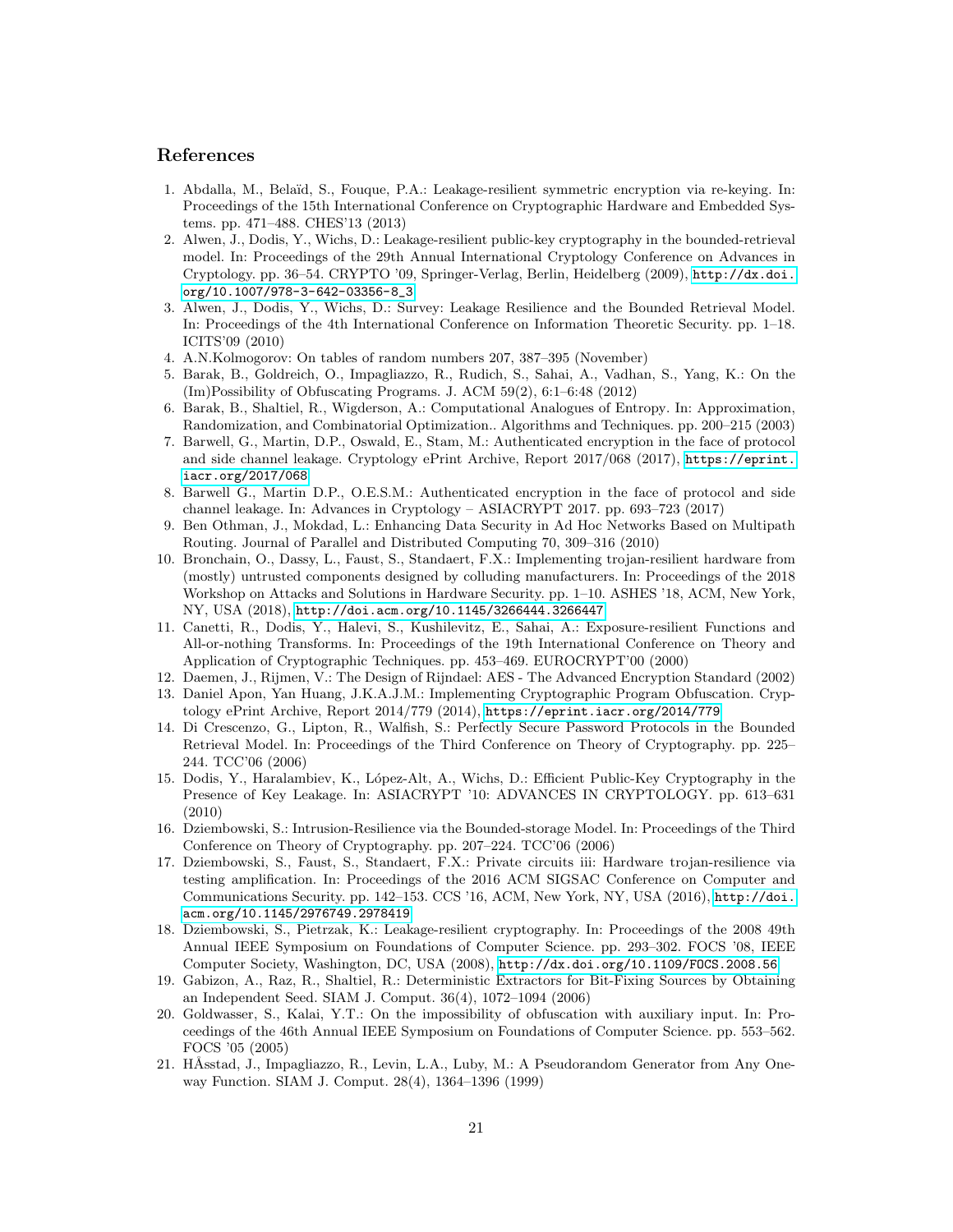- <span id="page-21-11"></span>22. Hsiao, C.Y., Lu, C.J., Reyzin, L.: Conditional Computational Entropy, or Toward Separating Pseudoentropy from Compressibility. In: Proceedings of the 26th Annual International Conference on Advances in Cryptology. pp. 169–186. EUROCRYPT '07 (2007)
- <span id="page-21-10"></span>23. Krawczyk, H.: Secret Sharing Made Short. In: Proceedings of the 13th Annual International Cryptology Conference on Advances in Cryptology. pp. 136–146. CRYPTO '93 (1994)
- <span id="page-21-8"></span>24. McEliece, R.J., Sarwate, D.V.: On Sharing Secrets and Reed-Solomon Codes. Commun. ACM 24(9), 583–584 (Sep 1981)
- <span id="page-21-3"></span>25. Micali, S., Reyzin, L.: Physically observable cryptography (extended abstract). In: Theory of Cryptography, First Theory of Cryptography Conference, TCC 2004, Cambridge, MA, USA, February 19-21, 2004, Proceedings. Lecture Notes in Computer Science, vol. 2951, pp. 278–296. Springer (2004)
- <span id="page-21-1"></span>26. Pereira, O., Standaert, F.X., Vivek, S.: Leakage-Resilient Authentication and Encryption from Symmetric Cryptographic Primitives. In: Proceedings of the 22nd ACM SIGSAC Conference on Computer and Communications Security. pp. 96–108. CCS '15 (2015)
- <span id="page-21-5"></span>27. Rabin, M.O.: Efficient Dispersal of Information for Security, Load Balancing, and Fault Tolerance. J. ACM pp. 335–348 (1989)
- <span id="page-21-9"></span>28. Rabin, M.O.: Efficient Dispersal of Information for Security, Load Balancing, and Fault Tolerance. Journal of the ACM 36(2), 335–348 (Apr 1989), <http://doi.acm.org/10.1145/62044.62050>
- <span id="page-21-6"></span>29. Rivest, R.L.: All-or-nothing encryption and the package transform. In: Proceedings of the 4th International Workshop on Fast Software Encryption. pp. 210–218. FSE '97 (1997)
- <span id="page-21-0"></span>30. Schwarz, M., Weiser, S., Gruss, D., Maurice, C., Mangard, S.: Malware guard extension: Using SGX to conceal cache attacks. CoRR abs/1702.08719 (2017), <http://arxiv.org/abs/1702.08719>
- <span id="page-21-7"></span>31. Shamir, A.: How to Share a Secret. Communications of the ACM 22(11), 612–613 (1979)
- <span id="page-21-13"></span>32. Standaert, F.X., Pereira, O., Yu, Y.: Leakage-resilient symmetric cryptography under empirically verifiable assumptions. In: CRYPTO. pp. 335–352. Springer (2013)
- 33. Xu, J., Zhou, J.: Strong leakage resilient encryption by hiding partial ciphertext. Cryptology ePrint Archive, Report 2018/846 (2018), <https://eprint.iacr.org/2018/846>
- <span id="page-21-2"></span>34. Xu, J., Zhou, J.: Virtually isolated network: A hybrid network to achieve high level security. In: Data and Applications Security and Privacy XXXII. pp. 299–311. DBSec '18 (2018)
- <span id="page-21-4"></span>35. Yao, A.C.C.: Theory and applications of trapdoor functions. In: Proceedings of 23rd Annual Symposium on Foundations of Computer Science. pp. 80–91. EUROCRYPT '07 (1982)
- <span id="page-21-14"></span>36. Yu, Y., Standaert, F.X., Pereira, O., Yung, M.: Practical leakage-resilient pseudorandom generators. In: Proceedings of the 17th ACM Conference on Computer and Communications Security. pp. 141–151. CCS '10, ACM, New York, NY, USA (2010), [http://doi.acm.org/10.1145/1866307.](http://doi.acm.org/10.1145/1866307.1866324) [1866324](http://doi.acm.org/10.1145/1866307.1866324)

## A Background

#### <span id="page-21-12"></span>A.1 All-or-Nothing Transform: Rivest's Package Transform

To be self-contained, we quote the All-or-Nothing Transform, called "Package Transform", proposed by Rivest [\[29\]](#page-21-6) as below.

- 1. Let the input message be  $m_1, m_2, \ldots, m_s$ .
- 2. Choose at random a key K' for the package transform block cipher  $\mathsf{E}(\cdot,\cdot)$ .
- 3. Compute the output message  $m'_1, m'_2, \ldots, m'_{s+1}$  as below
	- $m'_i = m_i \oplus E(K', i)$  for  $i = 1, 2, ..., s;$
	- $m'_{s+1} = K' \oplus h_1 \oplus h_2 \ldots \oplus h_s$  where  $h_i = \mathsf{E}(K_0, m'_i \oplus i)$  for  $i = 1, 2, \ldots, s$ .

Informally, in the above All-or-Nothing Transform method, if a receiver with key  $K_0$  obtains all but a few ciphertext blocks  $m_i$ 's, then the receiver will not be able to recover the random nonce key  $K'$  and thus can not decrypt any ciphertext block, i.e. know nothing about the plaintext.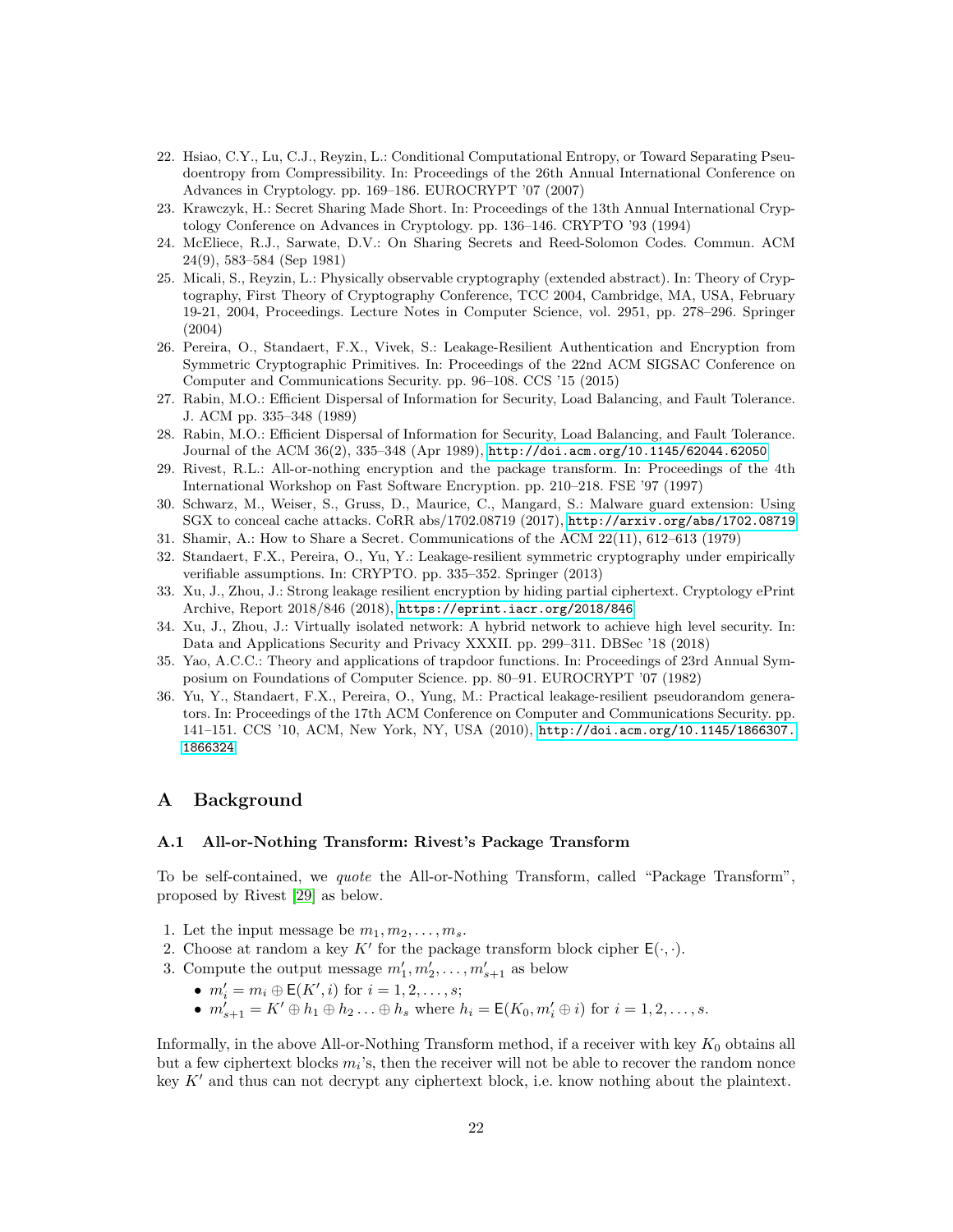# B Our Proofs

#### <span id="page-22-0"></span>B.1 Proof of Claim [1](#page-12-0)

*Proof (Proof of Claim [1\)](#page-12-0).* For any non-negative integer  $\ell$ , a steal algorithm  $S(\ell)$  can output any message in the set  $\{0,1\}^{\leq \ell} \setminus {\text{EmptyString}}$ , i.e. non-empty bit-string with length at most  $\ell$ . The size of this set is

$$
\sum_{i=1}^{\ell} 2^i = 2^{\ell+1} - 2.
$$
 (31)

Let X be a uniform random variable over  $\{0,1\}^n$ . Let a steal algorithm  $S(n-1)$  output  $2^{n} - 2$  distinct messages, such that each message can encode a unique value of  $P(X)$ , with two possible values (denoted as  $x_0$  and  $x_1$ ) of  $P(\mathcal{X})$  ignored. For any  $x \in \{0,1\}^n \setminus \{x_0, x_1\}$ , we have

$$
\mathsf{Adv}_{\mathcal{A}(n-1),\mathsf{P}}^{\mathsf{out}}(x) = \Pr\left[\mathsf{R}\left(\mathsf{S}^{\mathcal{O}\left(y\leftarrow \mathsf{P}(x)\right)}(n-1)\right) = y\right] = 1. \tag{32}
$$

Therefore,

$$
\Pr_{x \stackrel{R}{\leftarrow} \{0,1\}^n} \left[ \text{Adv}_{\mathcal{A}(n-1),P}^{\text{out}}(x) = 1 \right] = 1 - \frac{2}{2^n}.
$$
 (33)

Therefore, Claim [1](#page-12-0) is proved by combining the above equation and the definition of stealentropy in Eq [\(5\)](#page-11-1).

## <span id="page-22-1"></span>B.2 Proof of Lemma [1](#page-12-1)

*Proof (Proof of Lemma [1\)](#page-12-1).* Let c be any t-time compressor algorithm with output length  $\ell \leq \xi$ and d be any t-time decompressor algorithm d. We construct a t-adversary  $A^*$  with steal algorithm S and recovery algorithm R such that: (1) S invokes the compressor algorithm  $c$ to compress the output of  $P(x)$  into  $\ell$  bits message. From this  $\ell$  bits message, R invokes the decompressor algorithm d to recover the value x. For adversary  $\mathcal{A}^*$ , for every  $\ell$ , we define a subset  $\mathbf{G}_{\ell} \subset \{0, 1\}^n$  as

$$
\mathbf{G}_{\ell} \stackrel{\text{def}}{=} \left\{ x \in \{0, 1\}^n : \mathsf{Adv}_{\mathcal{A}^*(\ell), \mathsf{P}}^{\text{out}}(x) \le \frac{1}{2^{\xi - \ell}} + \epsilon \right\} \tag{34}
$$

From inf  $\mathbb{S}_{\epsilon,t}^{\text{out}}(\mathsf{P}) \geq \xi$ , we get  $\Pr_{x \leftarrow \mathcal{X}} [x \in \mathbf{G}_{\ell}] \geq 1 - \epsilon$ .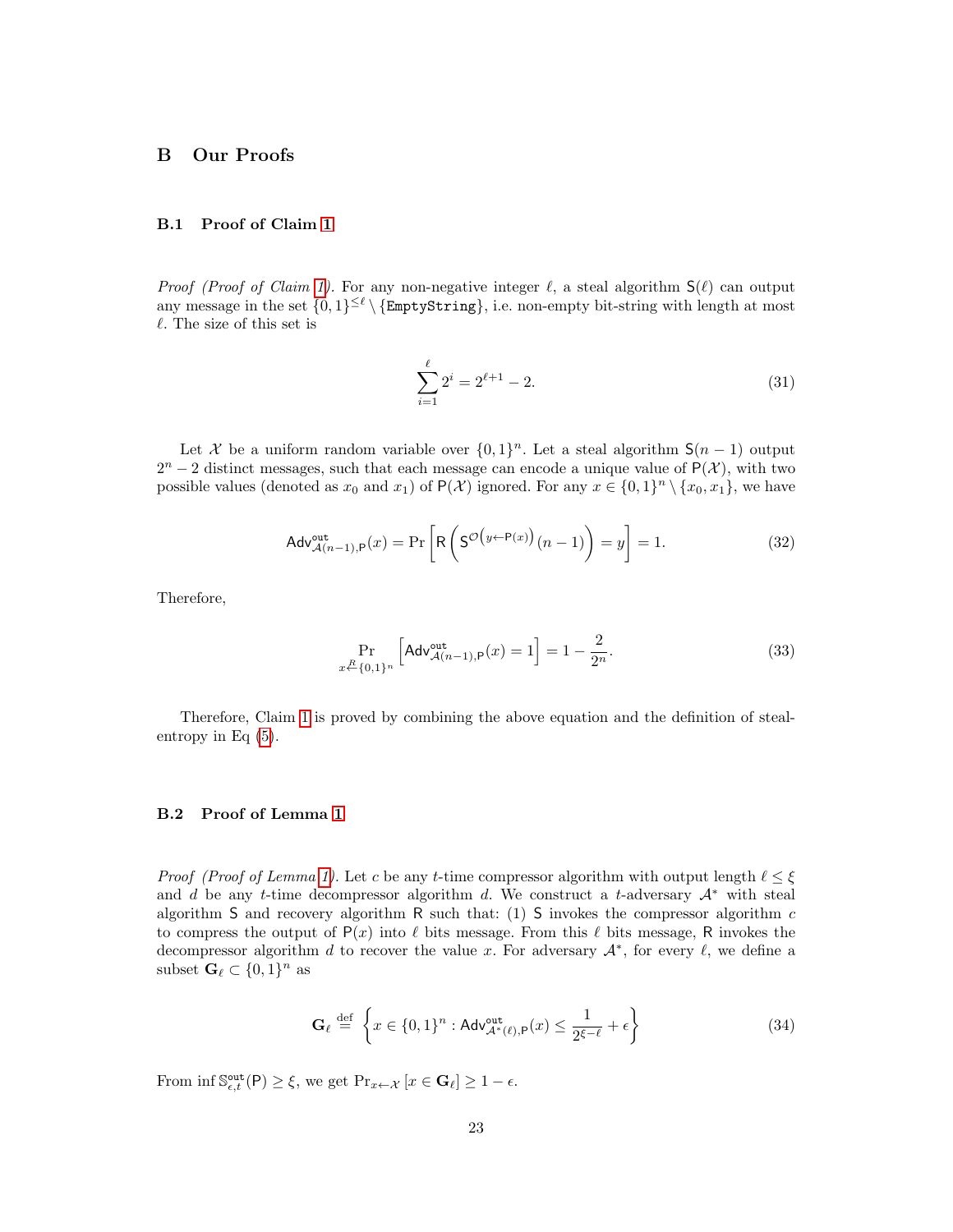We can calculate the success probability of the compressor and decompressor as below:

$$
\Pr_{y \leftarrow P(\mathcal{X})} [d(c(y)) = y]
$$
\n
$$
= \Pr_{x \leftarrow \mathcal{X}} [d(c(P(x))) = P(x)]
$$
\n
$$
= \Pr_{x \leftarrow \mathcal{X}} \left[ R \left( S^{\mathcal{O}(y \leftarrow P(x))}(\ell) \right) = y \right] \right]
$$
\n
$$
= \Pr_{x \leftarrow \mathcal{X}} \left[ A d v_{\mathcal{A}^*(\ell), P}^{\text{out}}(x) \right]
$$
\n
$$
= \Pr_{x \leftarrow \mathcal{X}} \left[ A d v_{\mathcal{A}^*(\ell), P}^{\text{out}}(x) \mid x \in \mathbf{G}_{\ell} \right] \times \Pr_{x \leftarrow \mathcal{X}} [x \in \mathbf{G}_{\ell}] +
$$
\n
$$
\Pr_{x \leftarrow \mathcal{X}} \left[ A d v_{\mathcal{A}^*(\ell), P}^{\text{out}}(x) \mid x \notin \mathbf{G}_{\ell} \right] \times \Pr_{x \leftarrow \mathcal{X}} [x \notin \mathbf{G}_{\ell}] \tag{35}
$$

$$
\leq \left(\frac{1}{2^{\xi-\ell}}+\epsilon\right) \times \Pr_{x \leftarrow \mathcal{X}}\left[x \in \mathbf{G}_{\ell}\right] + 1 \times \Pr_{x \leftarrow \mathcal{X}}\left[x \notin \mathbf{G}_{\ell}\right] \tag{36}
$$

$$
\leq \left(\frac{1}{2^{\xi-\ell}} + \epsilon\right) \times 1 + 1 \times \Pr_{x \leftarrow \mathcal{X}} \left[x \notin \mathbf{G}_{\ell}\right] \tag{37}
$$

$$
\leq \left(\frac{1}{2^{\xi-\ell}}+\epsilon\right)+\epsilon\tag{38}
$$

# <span id="page-23-0"></span>B.3 Proof of Lemma [2](#page-12-2)

Proof (Sketch Proof of Lemma [2\)](#page-12-2). Let algorithm P be a cryptographically secure pseudorandom number generator, with output length  $m = poly(n)$ . If a pair of efficient algorithms  $c(\cdot), d(\cdot)$  can compress and uncompress the output of  $P(\mathcal{X})$ , then these two algorithms  $c(\cdot)$  and  $d(\cdot)$  constitute an efficient distinguisher which can distinguish output of  $P(\mathcal{X})$  from true randomness, conflicting with assumption that P is cryptographically secure pseudo random number generator.

#### <span id="page-23-1"></span>B.4 Proof of Lemma [3](#page-12-3)

Proof (Sketch Proof of Lemma [3\)](#page-12-3). Let algorithm P be a cryptographically secure pseudorandom number generator, with output length  $m = poly(n)$ . This lemma can be easily proved by evaluating the steal-entropy of algorithm P and Hill-Entropy of variable  $P(\mathcal{X})$ .

#### <span id="page-23-2"></span>B.5 Proof of Lemma [5](#page-13-1)

Proof (Proof of Lemma [5\)](#page-13-1). Let the algorithm P be an instance of exposure resilient function  $g(x) = G(f(x))$  as in Lemma 4.6 in Canetti el al. [\[11\]](#page-20-12), which is quoted as Lemma [4](#page-12-4) in this paper, such that the parameters satisfy this condition:  $n = \ell + poly(k)$ . Clearly, the constructed function P is a computational  $\ell$ -**ERF**. On the other hand, under our formulation, the attacker may simply steal k bits value  $y = f(x)$  via backdoor and covert channel, and then compute and output all of m bits output  $P(x) = g(x) = G(y)$ . Thus, the steal-entropy of in output  $\sup \mathbb{S}_{\epsilon,t}^{\text{out}}(g) \leq k.$ 

#### <span id="page-23-3"></span>B.6 Proof of Lemma [6](#page-16-1)

*Proof (Proof of Lemma [6\)](#page-16-1)*. Construction of  $R_1$ . We construct  $R_1$  by repeatedly invoking  $R_0$  in this way: Given input Msg and  $y = P(x)$ , recovery algorithm  $R_1$  makes N number of independent invocation on randomized algorithm  $R_0(Msg, y)$  using independent random seeds,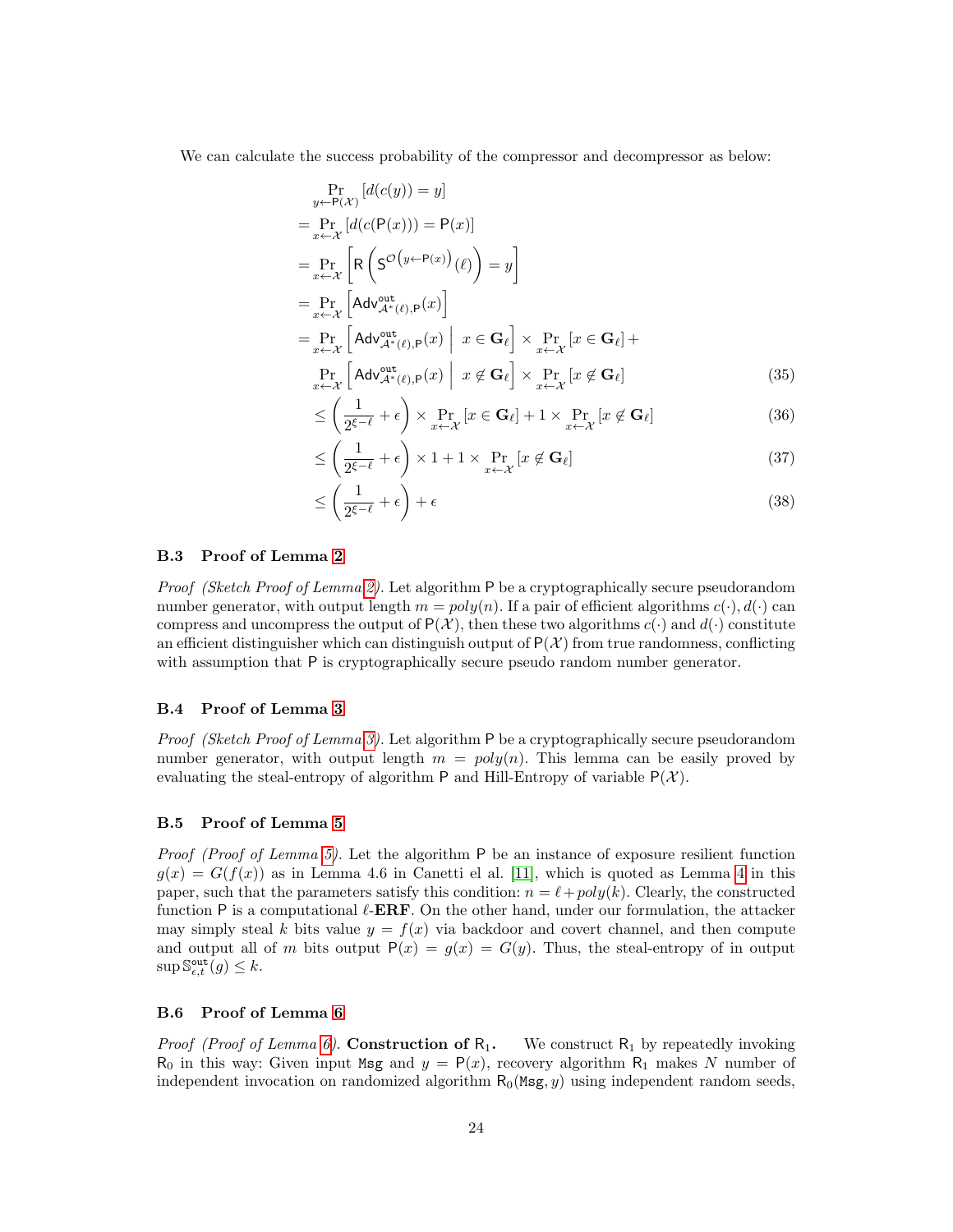and obtains N outputs, denoted as  $(\bar{x}^{(j)}, \mathbf{I}^{(j)})$ , where  $j \in [1, N]$ . For each bit position  $i \in [1, n]$ , count how many sets  $I^{(j)}$ ,  $j \in [1, N]$ , contains element i and denote this count value as weight  $w_i := |\{\mathbf{I}^{(j)} : i \in \mathbf{I}^{(j)}\}|.$  Let **I** be the set of  $(\ell + \Delta)$  bit positions i's from  $[1, n]$  with top  $(\ell + \Delta)$ largest weight  $w_i$ . For each  $i \in I$ , make a majority vote on set  $\{\bar{x}^{(j)}[i]: i \in I^{(j)}\}$  of bit values, and denote the resulting bit as  $\bar{x}[i]$ . For each  $i \notin I$ , randomly choose a bit and denoted it as  $\bar{x}[i]$ . R<sub>1</sub> will output  $(\bar{x} = \bar{x}[1]..\bar{x}[n], \mathbf{I}).$ 

<span id="page-24-2"></span>Claim 2 Let  $N = \Theta(1/\epsilon)$ . If  $\text{Msg} \in \mathbf{G}_{\text{msg}}^{\mathsf{R}_0}(\ell, \Delta, x, 0.5 + \epsilon)$ , then  $\text{Msg} \in \mathbf{G}_{\text{msg}}^{\mathsf{R}_1}(\ell, \Delta, x, 1 - negl(\lambda))$ . In other words,  $\mathbf{G}_{\text{msg}}^{\text{R}_0}(\ell, \Delta, x, 0.5 + \epsilon) = \mathbf{G}_{\text{msg}}^{\text{R}_1}(\ell, \Delta, x, 1 - negl(\lambda))$ 

Claim [2](#page-24-2) could be proved easily using Hoeffding's Inequality and our definition of  $G_{\text{msg}}$ . **Construction of**  $S_1$ **.** Make N' number of independent invocation of randomized algorithm  $S^{\mathcal{O}(P(x))}$  and obtains output  $\text{Msg}_j$ ,  $j \in [1, N']$ . Loop from  $j = 1$  upto N', invoke algorithm  $R_1(Msg_j, P(x))$  to obtain output  $(\hat{x}^{(j)}, I^{(j)})$ . Check if the following two conditions hold: (1) the size of set  $I^{(j)}$  is at least  $\ell + \Delta$ ; (2) for each  $i \in I^{(j)}$ ,  $\hat{x}^{(j)}[i] = x[i]$ . If both of the above two conditions hold, then abort the loop and output  $\text{Msg}_j$ . Otherwise, for any j, at least one of the above condition does not hold, then fail.

<span id="page-24-3"></span>Claim 3 Let  $N' = \Theta(1/\epsilon)$ .  $\mathbf{G}_{\mathbf{x}}^{\mathbf{S}_0, \mathbf{R}_0}(\ell, \Delta, 0.5 + \epsilon, 0.5 + \epsilon) = \mathbf{G}_{\mathbf{x}}^{\mathbf{S}_0, \mathbf{R}_1}(\ell, \Delta, 0.5 + \epsilon, 1 - negl(\lambda)).$ 

Claim [3](#page-24-3) can be easily proved using the result of Claim [2](#page-24-2) and the definition of  $\mathbf{G}_{x}$ : More precisely, just replace set  $\mathbf{G}_{\text{msg}}^{\text{R}_{0}}(\ell, \Delta, x, 0.5 + \epsilon)$  with  $\mathbf{G}_{\text{msg}}^{\text{R}_{1}}(\ell, \Delta, x, 1 - negl(\lambda))$  in Equation [19.](#page-15-2)

Claim 4 Let  $N' = \Theta(1/\epsilon)$ .  $\mathbf{G}_{\mathbf{x}}^{\mathbf{S}_0, \mathbf{R}_1}(\ell, \Delta, 0.5 + \epsilon, 1 - negl(\lambda)) = \mathbf{G}_{\mathbf{x}}^{\mathbf{S}_1, \mathbf{R}_1}(\ell, \Delta, 1 - negl(\lambda), 1$  $negl(\lambda)).$ 

Claim [2](#page-24-2) could be proved easily using Hoeffding's Inequality and our definition of  $\mathbf{G}_{\text{msg}}$ .

#### <span id="page-24-0"></span>B.7 Proof of Theorem [7](#page-16-2)

Proof (Sketch Proof of Theorem [7\)](#page-16-2). Let Enc be any semantic-secure bock cipher with block length equal to 128, and Cipher Block Chaining (CBC) mode is chosen to encryption multiblocks long message. Let  $P(x)$  be the suffix of ciphertext  $Enc_k(\text{LongMsg})$ , by removing the first 128 bits from  $Enc_k(\text{LongMsg})$ . It is easy to prove the above theorem by analyzing the Steal-Entropy and Strong Steal-Entropy of algorithm P.

#### <span id="page-24-1"></span>B.8 Proof of Lemma [8](#page-16-3)

Proof (Proof of Lemma [8\)](#page-16-3). An adversary could obtain (e.g. via eavesdropping) almost all ciphertext blocks  $m_i$ 's with  $i \in \mathbf{S} \subset [1, s+1]$  and the size of set  $\mathbf{S}$  is close to  $s+1$ , e.g.  $|\mathbf{S}| = s-10$ (assuming total bit-length of 11 ciphertext blocks is much larger than bit length of key  $K'$ ). The adversary could choose to steal the short secret key  $K'$  via backdoor algorithm S and the covert channel, and decrypt all ciphertext block  $m_i$ 's with  $i \in S$  using the key K', although with 11 ciphertext blocks missing. Therefore, by stealing a short key  $K'$ , the adversary is about to obtain all most all message blocks  $m_i$  with  $i \in S$  except 10 or 11 missing message blocks. By definition of strong-steal entropy (respectively, rate) in input, the above adversary is a witness that Lemma [8](#page-16-3) holds.